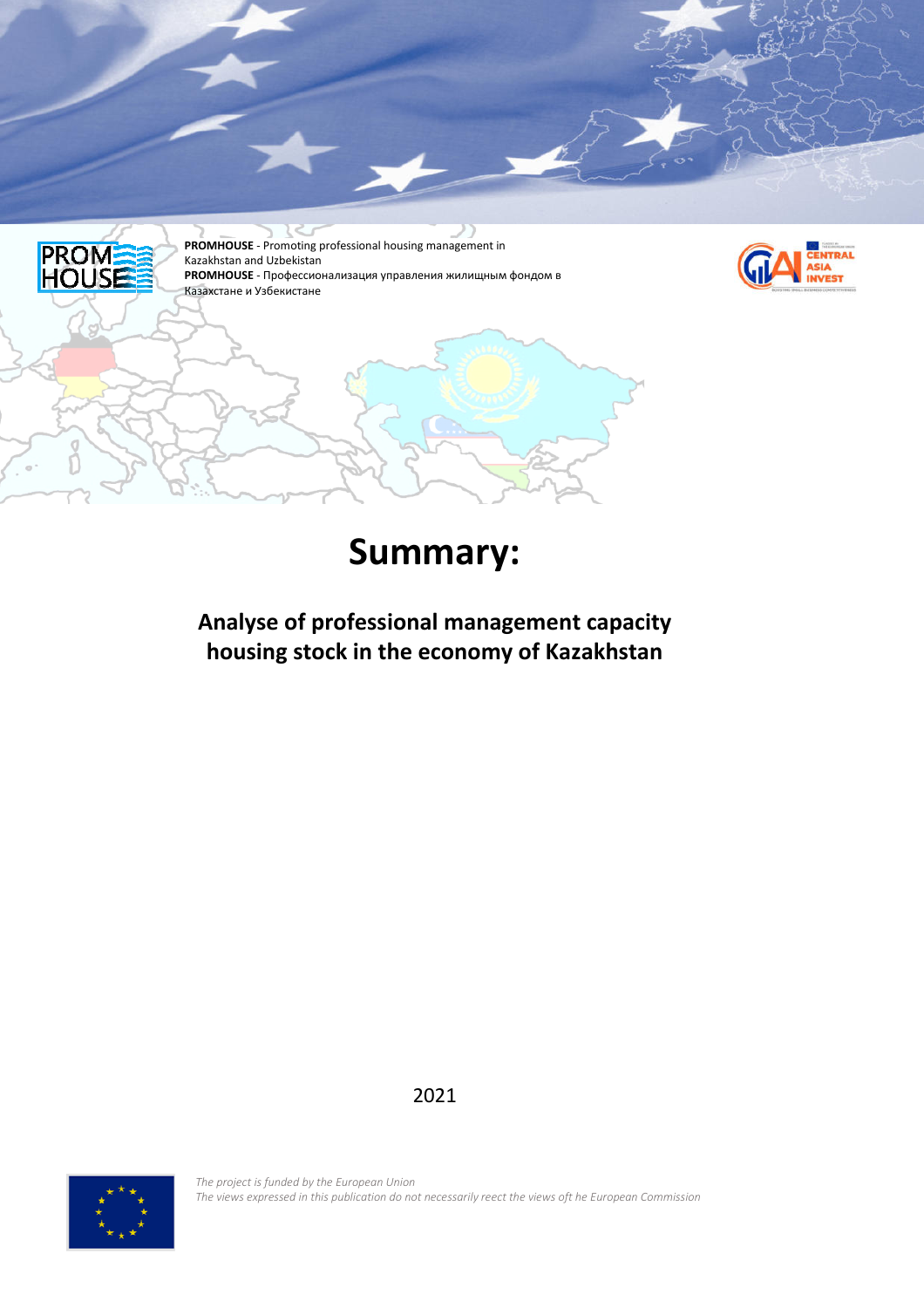# Table of abbreviations

| 'Shanyrak'       | 'Shanyrak' Association of Management, Service and Energy Service Entities   |
|------------------|-----------------------------------------------------------------------------|
| Association      | in the Housing Sector, Kazakhstan                                           |
| Atameken         | 'Atameken' National Chamber of Entrepreneurs (NCE)                          |
| <b>SGES</b>      | <b>State General Education Standard</b>                                     |
| <b>HCSBK</b>     | Housing Construction Savings Bank of Kazakhstan                             |
| <b>HUS</b>       | Housing and utilities sector                                                |
| <b>SFH</b>       | Single-Family Home                                                          |
| <b>FOC</b>       | Flat Owners' Co-operative                                                   |
| <b>CS MNE RK</b> | Committee on Statistics of the Ministry of National Economy of the Republic |
|                  | of Kazakhstan                                                               |
| <b>MDU</b>       | Multi-dwelling unit                                                         |
| <b>LEA</b>       | Local executive authorities                                                 |
| <b>MIID RK</b>   | Ministry of Industry and Infrastructure Development of the Republic of      |
|                  | Kazakhstan                                                                  |
| <b>MES RK</b>    | Ministry of Education and Science of the Republic of Kazakhstan             |
| <b>MNE RK</b>    | Ministry of National Economy of the Republic of Kazakhstan                  |
| <b>NQS</b>       | National qualifications system                                              |
| <b>POA</b>       | Property owners' association                                                |
| <b>PS</b>        | Professional standard                                                       |
| <b>CIS</b>       | Commonwealth of Independent States                                          |
| <b>TVE</b>       | Technical and vocational education                                          |
|                  |                                                                             |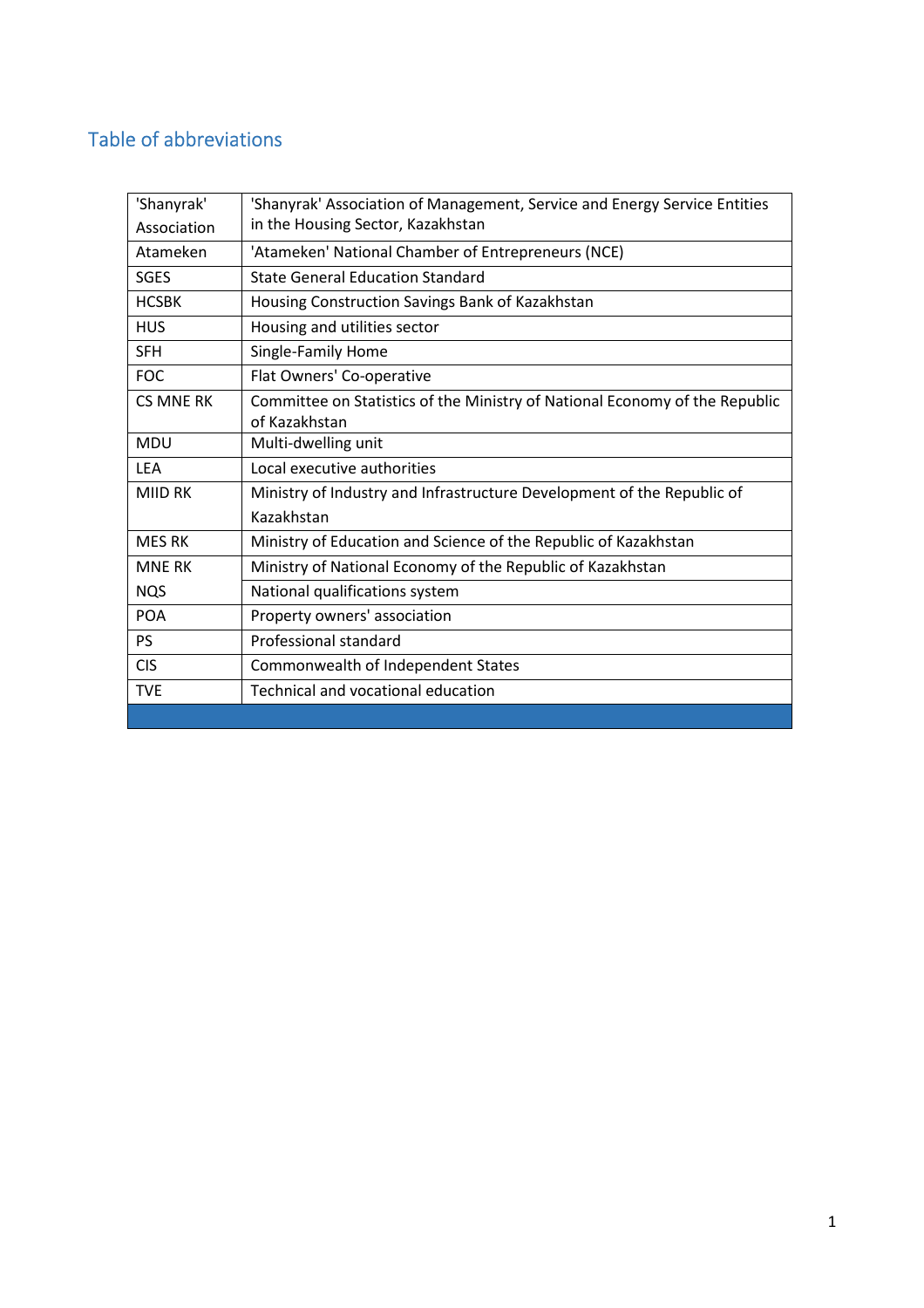# Table of contents

| 1.3 Analysis of housing market development with reference to urban development, including in the          |  |
|-----------------------------------------------------------------------------------------------------------|--|
| 1.4 The situation with the housing modernization in the country. Energy modernization of the housing      |  |
|                                                                                                           |  |
|                                                                                                           |  |
|                                                                                                           |  |
|                                                                                                           |  |
|                                                                                                           |  |
|                                                                                                           |  |
|                                                                                                           |  |
| II. The field of housing management against the general background of the housing and utilities sector 13 |  |
| 1.                                                                                                        |  |
|                                                                                                           |  |
|                                                                                                           |  |
| 1.3 List of professions for employees of management companies and owners' organizations.  14              |  |
| 2.                                                                                                        |  |
| 2.1 Legislation for the operation of MDU owning and managing organizations, including self-               |  |
|                                                                                                           |  |
|                                                                                                           |  |
|                                                                                                           |  |
| 1.                                                                                                        |  |
| IV. Initiating formal accreditation of the property manager training program/college grants  22           |  |
| 1.                                                                                                        |  |
| Funding of vocational training places in colleges in the new specialty by the state 24<br>2.              |  |
|                                                                                                           |  |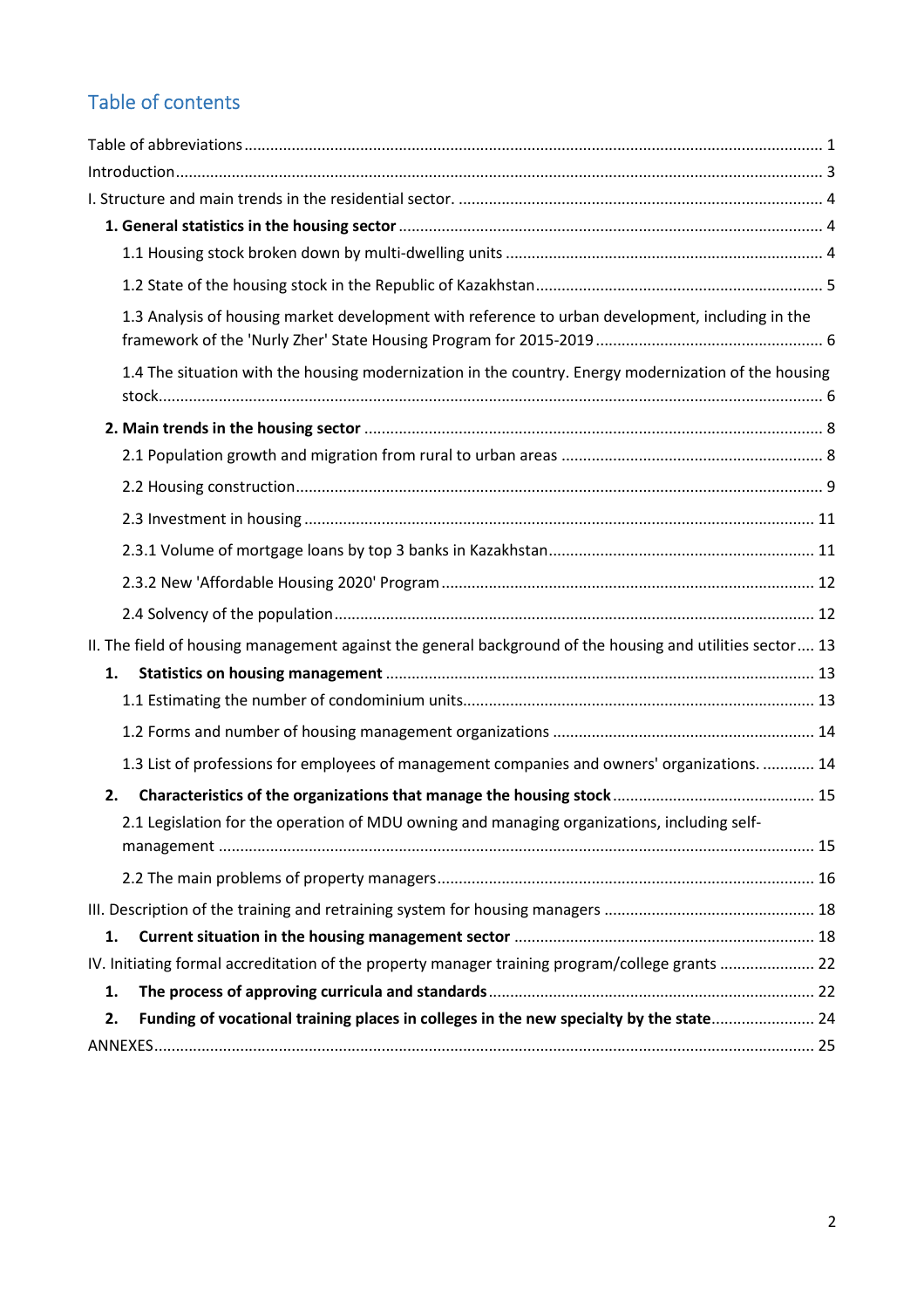### Introduction

In recent years, in Kazakhstan and Uzbekistan the need for professional management of residential real estate has increased significantly with the renewal of housing management legislation, which obliges homeowners to choose and implement a management method for their building. In both countries there is an acute shortage of qualified professionals for this area of housing management. *The PROMHOUSE project 'Professionalization of Housing Management in Kazakhstan and Uzbekistan'* has set itself the task of satisfying this need by piloting the 'MDU Manager' and 'Maintenance Supervisor' qualifications in vocational colleges and by developing an advanced training service in the partner associations of housing managers.

The aim of this analysis is first of all to find out the evidence for the need to increase the number of housing managers (both self-employed and management companies) and to improve their professional training. For this purpose, an overview of the housing stock in the partner countries is made – *Chapter I. Structure and main trends in the residential sector.* 

*Chapter II. The field of housing management against the general background of the housing and utilities sector* presents the situation in the property management market. This chapter elaborates on the problems of all stakeholders in the residential property management market – managers of management organizations, flat owners, and utility service providers. Problems on the part of the regulatory side are also discussed.

*Chapter III. Description of the training and retraining system for housing managers describes what training* and advanced training opportunities for professionals involved in building management have existed so far in the partner countries. The description of the baseline situation will help specify the project objectives and the development of curricula for both vocational training and advanced training and take into account current topics of particular relevance to the property manager. These are, for example, topics such as energy modernization of buildings, digitalization of building management, etc.

In chapter *IV. Initiating formal accreditation of the property manager training program/college grants*, the partners gathered information important for their work concerning procedures that exist in Kazakhstan for introducing a new training program in vocational education. The mechanism for the distribution of the state educational order is also described. Understanding this mechanism is important for the project partners to implement the training of young specialists in new professions.

> *Larissa Schreckenbach, PROMHOUSE Project Manager, Housing Initiative for Eastern Europe (IWO), Berlin, Germany*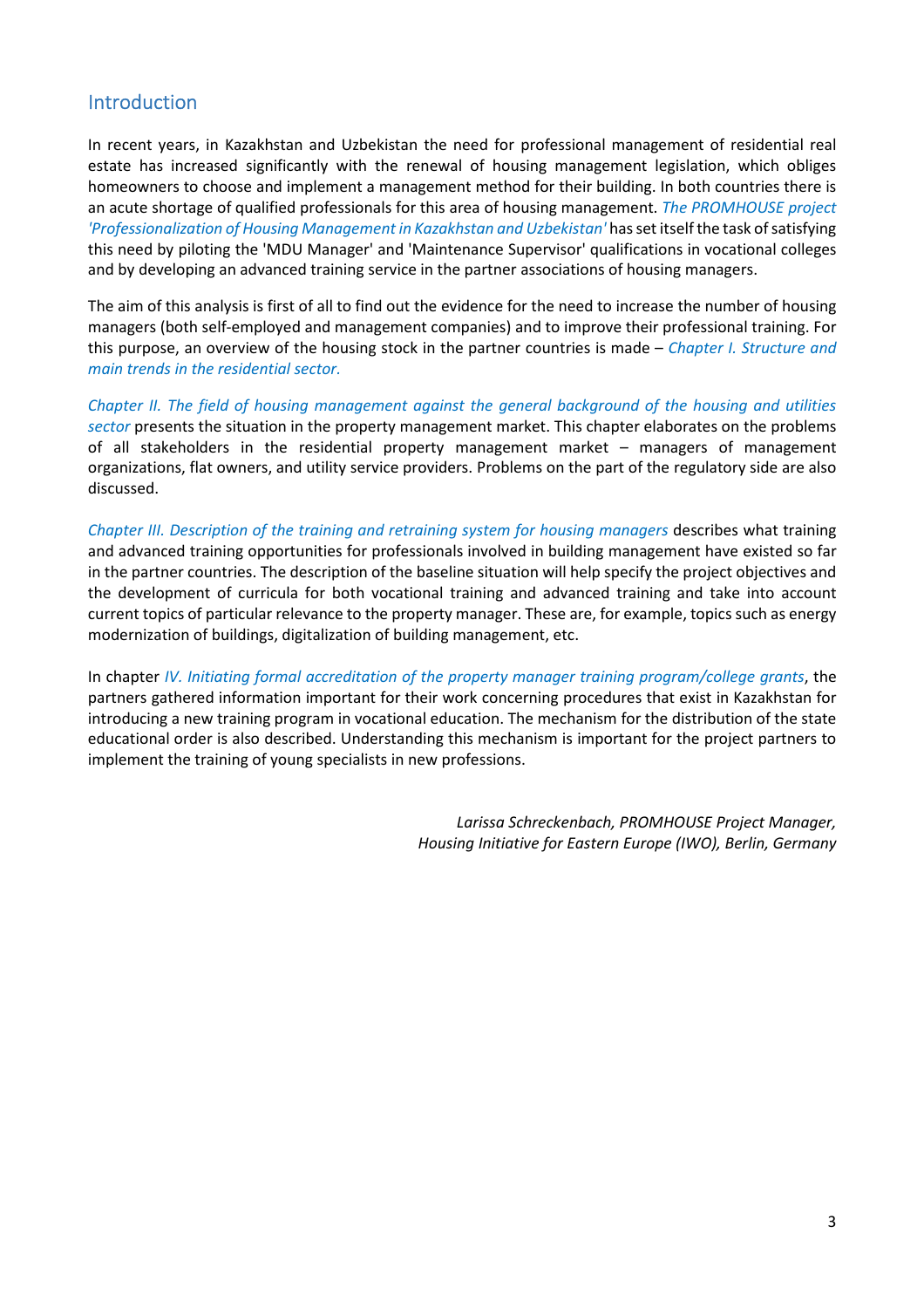### I. Structure and main trends in the residential sector.

#### 1. General statistics in the housing sector

#### 1.1 Housing stock broken down by multi-dwelling units

According to the Committee on Statistics, the number of multi-dwelling units in the country is **314 172, of which in urban areas** there are 131 613 units or 41,9%, and in rural areas there are 182 559 units or 58,1%. The number of MDUs in urban areas is 42% of the total housing stock, while in rural areas it is 58% (*Figure 1*).



Figure 1: Distribution of MDUs in urban and rural areas

*Source:* CS MNE RK

According to local executive authorities (LEAs), the total number of multi-dwelling units is **79 613**, with a total area of 156 354,347 thousand square metres. 18 120 MDUs are to be overhauled, with a total area of 26 534,892 thousand square metres or 22,8%. 1 383 multi-dwelling units or 1,7% of all MDUs are in a dilapidated condition.

**As the analysis shows, the difference between the data of the Committee on Statistics and the data of local executive authorities is 234 559 MDUs** (*Annex 1*). This discrepancy in figures is related to the method of data collection. For example, statistics collects data on MDUs when two or more flats have independent exits to common premises in a building. Local executive authorities collect data for multi-storey buildings, but do not count single-storey, and two-storey buildings with two or more exits, although these are not individual houses.

As a result, the balance of MDU data does not match. This indicates that local executive authorities do not have reliable information on the number of MDUs, their years of construction, their technical condition, and the number of buildings in a dilapidated condition.

In order to exclude such discrepancy, the following definition has been adopted within the framework of the Law of the Republic of Kazakhstan 'On Housing Relations':

**Multi-dwelling unit** is a detached building with a single foundation on a single undivided plot of land, consisting of the common property of the condominium, which is in common ownership, and consisting of two or more flats or non-residential premises in common ownership, which have independent access to the land adjacent to the apartment building or to other parts of the common property of the condominium.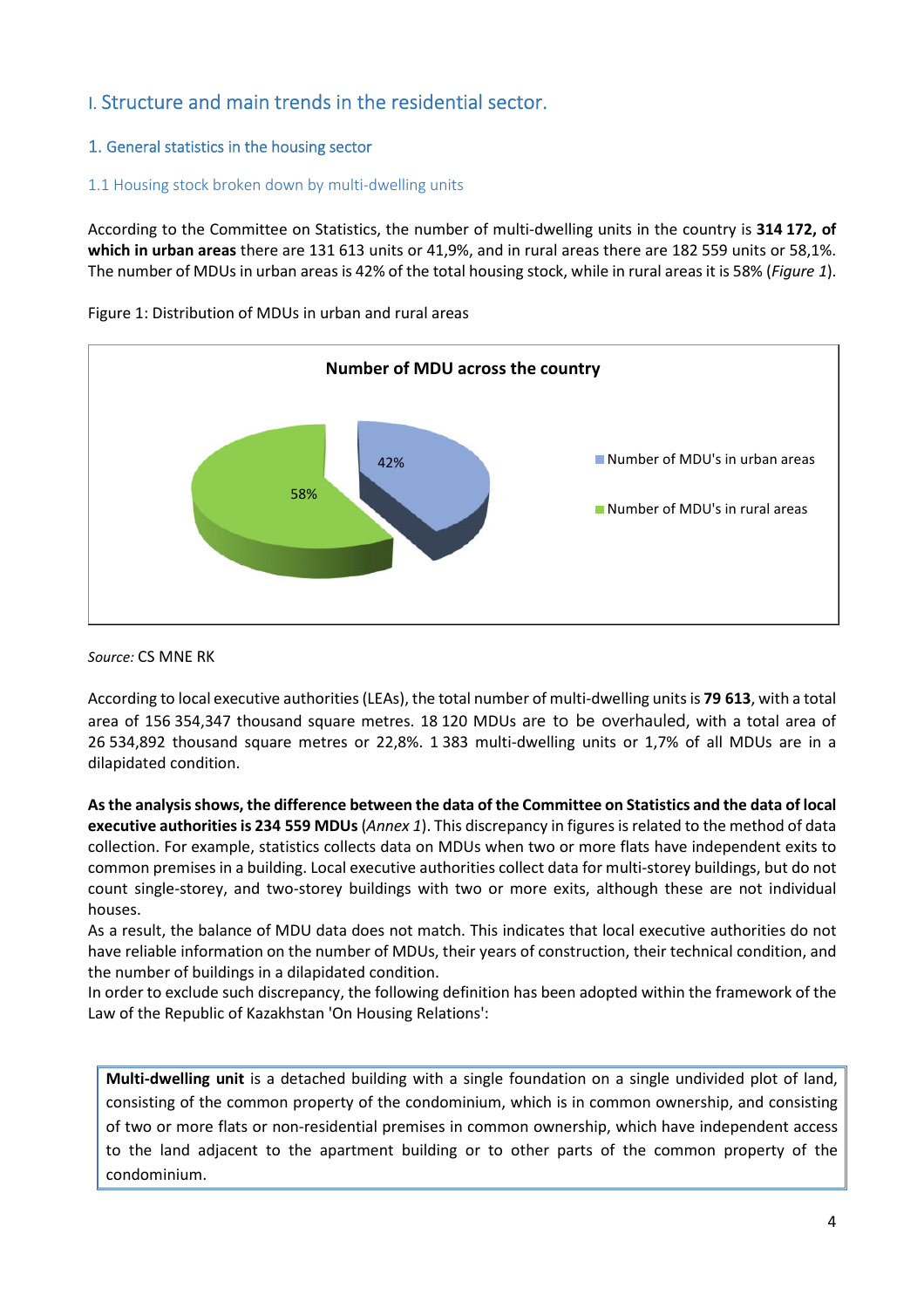#### 1.2 State of the housing stock in the Republic of Kazakhstan

According to the local executive authorities, 72% of the housing stock is in satisfactory condition, 23% needs to be overhauled, 2% is in a dilapidated condition and 3% has been renovated (*Figure 2*). According to the Committee on Statistics, a total of 3 441 multi-dwelling units are in a dilapidated condition, representing 1,1% of the total number of multi-dwelling units.

Multi-dwelling units by wall materials (*Annex 2*).



Figure 2: Condition of the housing stock, %

#### *Source: LEA*

On the basis of the Resolution of the Government of the Republic of Kazakhstan of 2 November 1998 No. 1118 'On Norms of Consumption of Electricity, Heating, Hot and Cold Water and Other Communal Services by Budget-Funded Organizations', the number of houses that need to be overhauled is determined by the LEA.

In order to reduce the number of houses that need to be overhauled, under the Law of the Republic of Kazakhstan 'On Housing Relations', owners of flats and non-residential premises are obliged to accumulate funds for complete overhaul of common property of the condominium. Thus, they are obliged to transfer money monthly to a savings account in an amount not less than 0, 005 monthly calculation index established for corresponding fiscal year by the law on republican budget per one square meter of useful area of flat and/or nonresidential premises belonging to them. Besides that, owners of flats and/or nonresidential premises have right to renovate houses within the framework of realized programs.

In order to restore the performance characteristics in accordance with modern requirements and to increase the energy efficiency of the housing stock, the Program for the Development of the Regions until 2020 was adopted. This Program was approved by the Resolution of the Government No. 728 of 28 June 2014; it incorporated five previously existing documents - the 'Affordable Housing 2020', the Program for Modernization of the Housing Sector for 2011-2020, 'Ak-Bulak', the Programme for Development of Monocities for 2012 – 2020, and the Program for the Development of the Regions. In 2011, under the program, work began on the overhaul of MDUs. A total of KZT 33,6 billion was allocated from the national budget in 2011-2015 for the repair of residential buildings; a total of 2 839 MDUs were repaired, including 501 MDUs repaired for KZT 6 569 million from repayable funds. Overhauls in 2011-2015 within the framework of the Program for the Development of the Regions (*Annex 3*).

It should be noted that in order to participate in the program, owners of flats and non-residential premises had to decide at a meeting to overhaul the common property of the condominium facility; the condominium management bodies had to open current and savings accounts; and the MDU had to be registered as a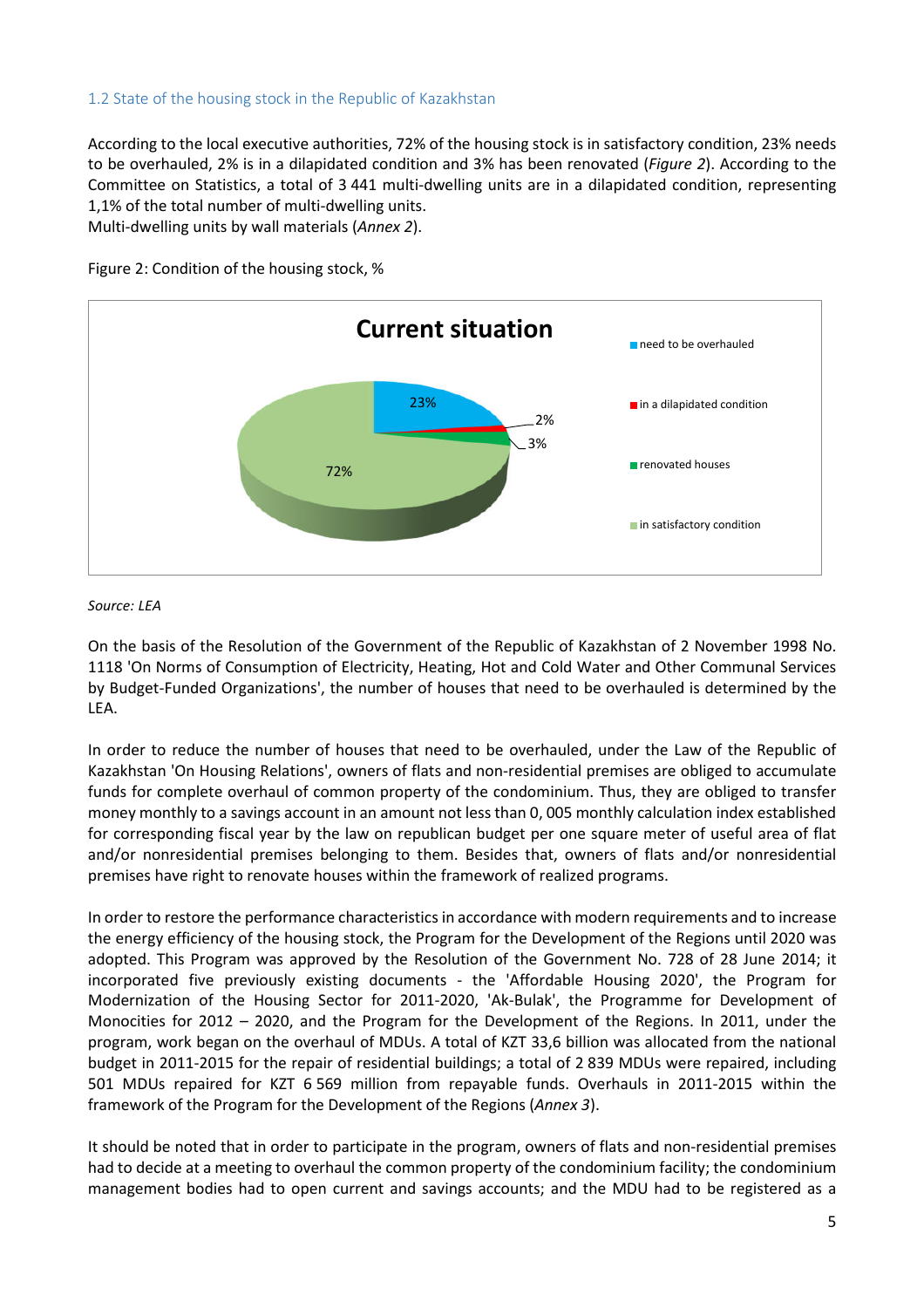condominium. However, mistakes were made during the complete overhauls both by LEAs, as repairs were performed in some buildings without the consent of their owners, without contractors' approval and the design and construction documents, and by condominium management bodies, in terms of poor organization of overhauls and lack of professional approach in interaction both with flat owners and local executive authorities, contractors and subcontractors.

At present, due to insufficient funds from the republic budget, overhauls of MDUs in the regions are carried out only with repayable funds. As part of the President's message 'Constructive Social Dialogue is the Basis of Stability and Prosperity in Kazakhstan', at least KZT 30 billion will be allocated to the regions within two years in the form of budgetary loans for the modernization and repair of MDUs. In 2020, overhauls of the common property of the condominium will be carried out under the new 'Nurly Zher' State Housing and Communal Development Program for 2020-2025, approved by Resolution of the Government of the Republic of Kazakhstan No. 1054 of 31 December 2019.

1.3 Analysis of housing market development with reference to urban development, including in the framework of the 'Nurly Zher' State Housing Program for 2015-2019

According to the Committee on Statistics of the Ministry of National Economy of the Republic of Kazakhstan, the number of SFHs and MDUs by year of commissioning (*Annex 4*) is as follows: as the analysis of housing commissioning shows, there are a total of 2 363 618 dwellings, of which there are 2 049 446 SFHs, and 314 172 MDUs. Within three years (2017-2019), **3 371 MDUs and 76 321 SFHs** were commissioned.

As part of the 'Nurly Zher' State Housing and Communal Development Program for 2020-2025, approved by Government Resolution No. 1054 of 31 December 2019 (*Annex 10)*, in Kazakhstan it is planned to build 14,1 million sqm in 2020; 15,2 million sqm in 2021; 16,4 million sqm in 2022; 17,7 million sqm in 2023; 19,1 million sqm in 2024; and 20,7 million sqm in 2025.

The development of Kazakhstan's regional policy is envisaged in the state Program for the Development of the Regions for 2020-2025, approved by Resolution of the Government of the Republic of Kazakhstan No. 990 of 27 December 2019 (hereinafter, the Program).

Currently, in Kazakhstan, agglomerations with centers in the cities of Nur-Sultan, Almaty, Shymkent and Aktobe are defined as 'first-tier' cities. Emerging urban agglomerations concentrate more than a third of the total population of the country.

The 'second-tier' cities include 14 cities of regional significance, which are the administrative centers of the regions. The population of 'second-tier' cities (excluding Aktobe) as of the beginning of 2019 was 4 006 500, which is 21,8% of the total population of the country or 37,4% of the country's urban population. In all 'second-tier' cities, an increase in population is observed, which is connected with both natural population growth and the positive net migration rate.

#### 1.4 The situation with the housing modernization in the country. Energy modernization of the housing stock.

The 'Nurly Zher' State Housing and Communal Development Program for 2020-2025 (hereinafter referred to as the Program) was approved by the Resolution of the Government of the Republic of Kazakhstan No 1054 of 31 December 2019. The Program is an instrument for the implementation of the Strategic Development Plan of the Republic of Kazakhstan until 2025. The Program consolidates all measures of state support in the sphere of housing construction, provision of housing to citizens, modernization and development of the housing and utilities system. In order to create comfortable living conditions for the population, a set of measures will be continued to modernize (reconstruct and build) the public utilities sector, primarily the water and wastewater supply and power supply systems.

The modernization of the housing and utilities sector, as well as overhauls and renovation of the housing are also important objectives of the Program. The achievement of this objective will be measured by the following performance indicators: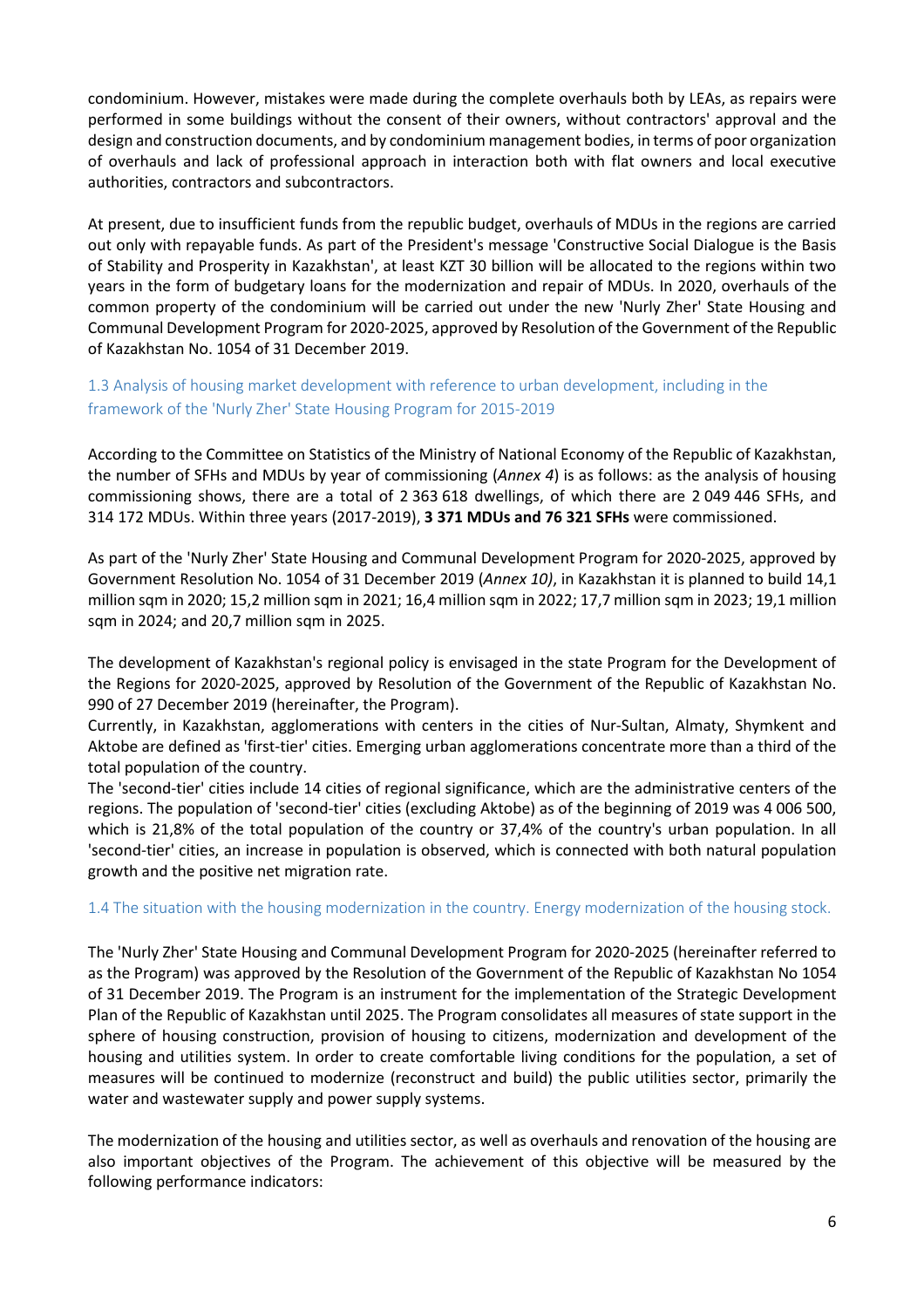Table 1: Indicators for modernization of the housing and utilities sector - target 1

| Outcome<br>indicators*                                                       | Source of<br>informatio<br>n | Meas<br>urem<br>ent<br>unit | Responsible for<br>the achievement                                                                                                                 | (fact)<br>2018 | (estimate)<br>2019 | 2020 | 2021 | 2022 | 2023 | 2024 | 2025 |
|------------------------------------------------------------------------------|------------------------------|-----------------------------|----------------------------------------------------------------------------------------------------------------------------------------------------|----------------|--------------------|------|------|------|------|------|------|
| 1. Deterioration<br>of heating<br>networks                                   | <b>LEA</b>                   | %                           | MIID, LEA of<br>regions and the<br>cities of Nur-<br>Sultan, Almaty<br>and Shimkent                                                                | 61             | 60                 | 59   | 57   | 55   | 53   | 52   | 50   |
| 2. Level of<br>instrumentation<br>of the heat and<br>water supply<br>sectors | data of LEA                  | %                           | MIID, LEA of<br>regions and the<br>cities of Nur-<br>Sultan, Almaty<br>and Shimkent, AO<br>Kazcenter for<br>Housing and<br><b>Utilities Sector</b> | 60             | 66                 | 75   | 84   | 96   | 96   | 97   | 100  |

\*the achievement of the indicators is determined by the level of funding for the respective financial years

| Outcome           | Source        | Meas       | Responsible for  |                |            |      |      |      |      |      |      |
|-------------------|---------------|------------|------------------|----------------|------------|------|------|------|------|------|------|
| indicators*       | οf            | urem       | the achievement  |                | (estimate) |      |      |      |      |      |      |
|                   | inform        | ent        |                  |                |            |      |      |      |      |      |      |
|                   | ation         | unit       |                  | (fact)<br>2018 | 2019       | 2020 | 2021 | 2022 | 2023 | 2024 | 2025 |
| 1. Number of      | data          | numb       | MIID, LEA of     | 92             | 40         | 222  | 444  | 40   | 40   | 40   | 40   |
| repaired MDUs     | from          | er of      | regions and the  |                |            |      |      |      |      |      |      |
|                   | <b>LEA</b>    | <b>MDU</b> | cities of Nur-   |                |            |      |      |      |      |      |      |
|                   |               | S          | Sultan, Almaty   |                |            |      |      |      |      |      |      |
|                   |               |            | and Shimkent     |                |            |      |      |      |      |      |      |
| 2. Coverage of    | AO.           | %          | MIID, LEA of     | 28             | 8          | 65   | 7    | 100  | ٠    | ۰    |      |
| the assessment of | Kazcent       |            | regions and the  |                |            |      |      |      |      |      |      |
| the technical     | er for        |            | cities of Nur-   |                |            |      |      |      |      |      |      |
| condition of the  | <b>Housin</b> |            | Sultan, Almaty   |                |            |      |      |      |      |      |      |
| housing stock     | g and         |            | and Shimkent,    |                |            |      |      |      |      |      |      |
|                   | utilities     |            | AO Kazcenter for |                |            |      |      |      |      |      |      |
|                   | sector        |            | Housing and      |                |            |      |      |      |      |      |      |
|                   |               |            | utilities sector |                |            |      |      |      |      |      |      |

Table 2. Indicators for overhauls and renovation of the housing stock – target 2

\*the achievement of the indicators is determined by the level of funding for the respective financial years

The UNDP Small Grants Program of the Global Energy Efficiency Fund in Kazakhstan has greatly contributed to modernization. Projects implemented under this program include activities aimed at preserving the country's secondary housing stock. Sources:

https://www.gov.kz/memleket/entities/miid/documents/details/24913?lang=ru https://gkhsp.kz/pervyj-unikalnyj-proekt-dobivshijsya-41-ekonomii-energii-v-mzhd/

According to AO 'Kazcenter for Development and Modernization of Housing and Utilities', 341 energy efficient houses were commissioned in 2018, of which there are 24 houses of 'A' class (very high), 54 houses of 'B' class (high), and 263 houses of 'C' class (normal). According to the Law of the Republic of Kazakhstan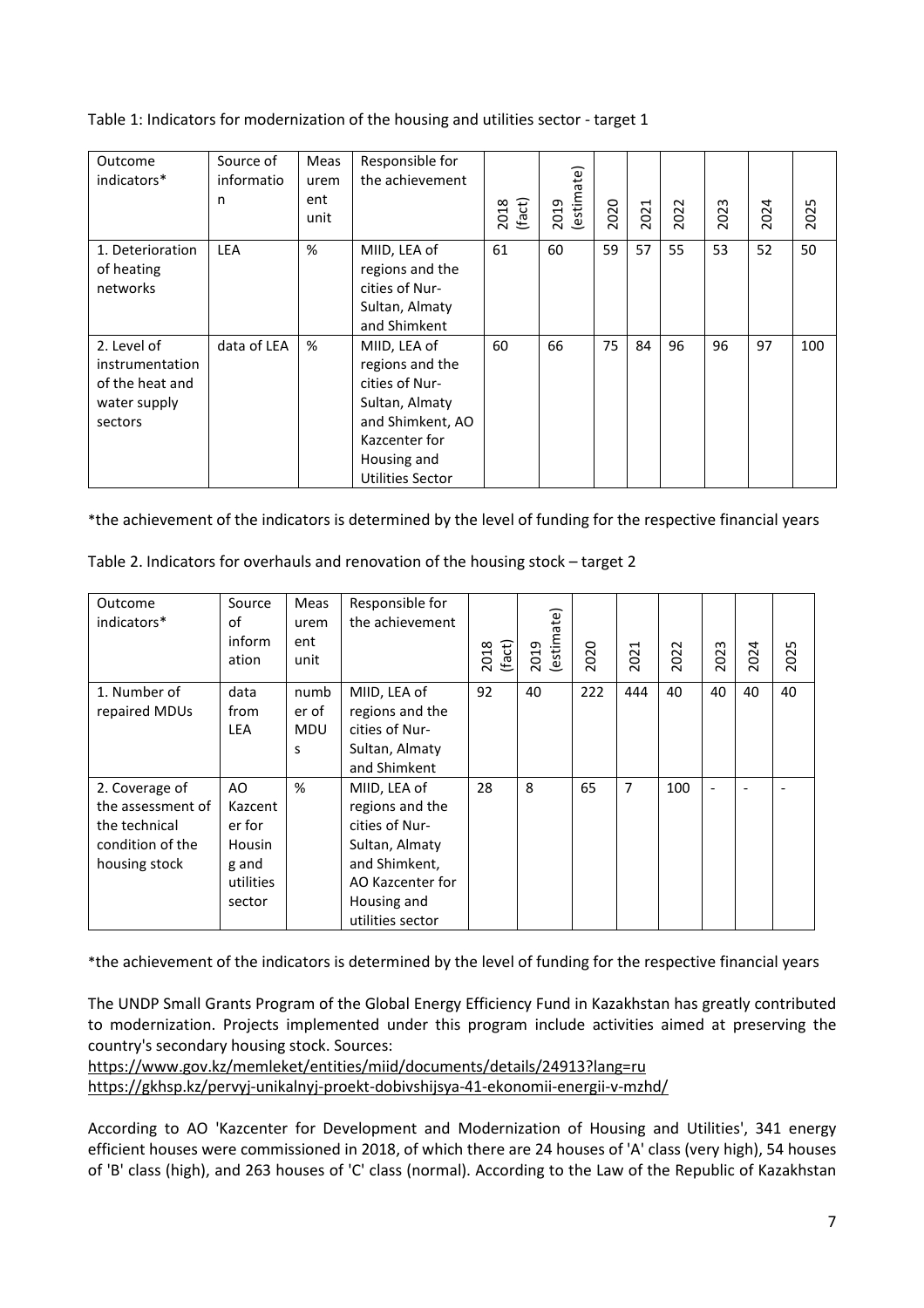'On Housing Relations', an energy-efficient MDU is an apartment building constructed using resource- and energy-efficient technologies and materials that meet one of the energy efficiency classes.

Total floor area of residential buildings, by wall materials and year of commissioning (thousand sq.m.) (*Annex 5*).

The analysis shows that the number of energy efficient MDUs has been increasing in recent years and efficient management of such technologically complex buildings will require managers with high qualifications.

At the same time, there are a total of 512 377 people on waiting lists for public housing.

In order to optimize the number of people on waiting lists, there are plans to create a unified national system for registration of those on the waiting lists for rental housing and for preferential housing loans under the 'Baqyty Otbasy' program.

#### 2. Main trends in the housing sector

The main trends in the development of the housing sector in Kazakhstan are as follows:

- State support for the construction of housing.
- Construction of social housing.
- Construction of MDUs in cities and district centers to provide housing for internal migrants from rural areas.
- Support for modernization of external heat, water and sewage networks with budgetary funds or through public-private partnerships to reduce loss caused by accumulated deterioration.
- Transition to professional management and maintenance of MDU

#### 2.1 Population growth and migration from rural to urban areas

According to the SC MNE RK, the population of Kazakhstan increased by 1,3% in 2019 (minimum for the period under review) to 18,6 million people. By territorial breakdown, the largest increases in population (in absolute terms) happened in the following regions: Shymkent (+6.0%) – 1 009,09 thousand people; Almaty (+2.9%) – 1 854,7 thousand people; and Nur-Sultan (+4.6%) – 1 078,4 thousand people. In total, there are 3 942 100 residents in these cities, or 21,4% of the total population of Kazakhstan.

In January-February 2020, compared to January-February 2019, the number of arrivals to Kazakhstan increased by 45,7%; the number of departures from Kazakhstan increased by 2,5%. The main migration exchange of the country takes place with the CIS countries. The share of arrivals from CIS countries and departures to these countries amounted to 69% and 89,8% respectively. The number of migrants moving within the country increased by 22,9%.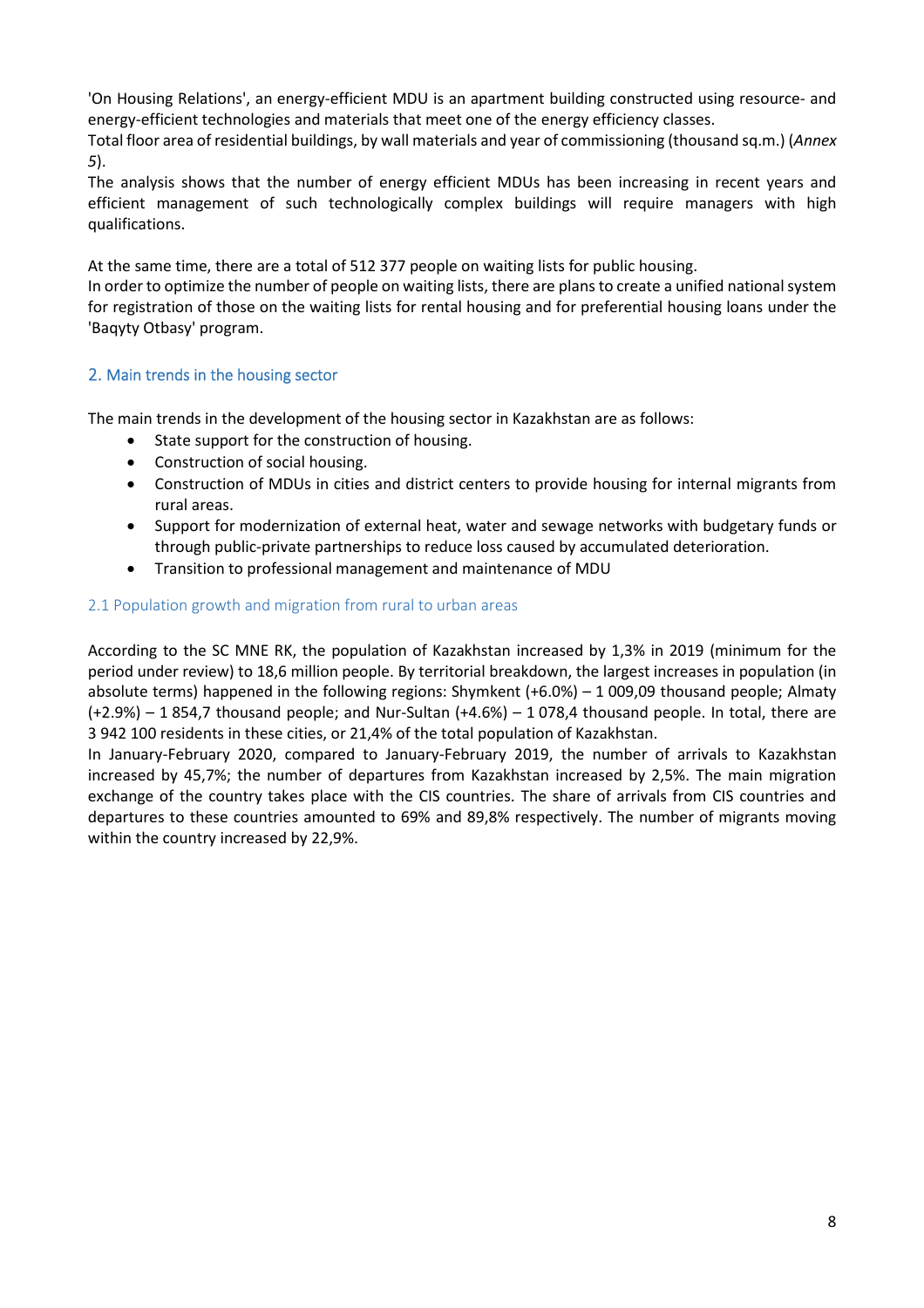



Figure 4. Urban population growth dynamics, %



*Source: SC MNE РК* 

Meanwhile, the country's urbanization rate rose to an all-time high last year, reaching 58,2% compared to 57,9% in 2017. The urban population increased by 29,4% to 10 698 000 from 2008 to 2018, while the rural population, in contrast, decreased by 0,2% to 7 697 000. The upward trend in the share of the urban population is expected to continue, and the urbanization rate in Kazakhstan is expected to rise to 60% by 2025.

#### 2.2 Housing construction

The Government is now actively promoting the recovery of the real estate market in Kazakhstan. The Government's 'Nurly Zher' program, which aims to increase the affordability of housing for the population and encourage private developers to increase housing construction, is driving the growth of the industry. The financial cost of the program is envisaged by the national budget, as well as private investments, including quasi-public sector entities, and other funds raised in the capital market, including the ENPF pension fund. The program funding is projected to reach 1,541 trillion tenge by 2021, of which 802,8 billion will come from the quasi-public sector. Extra-budgetary funds are mainly represented by bond issues of quasi-public sector entities (KZT 720,7 bn). In January-March 2020, KZT 282,9 billion was allocated for housing construction.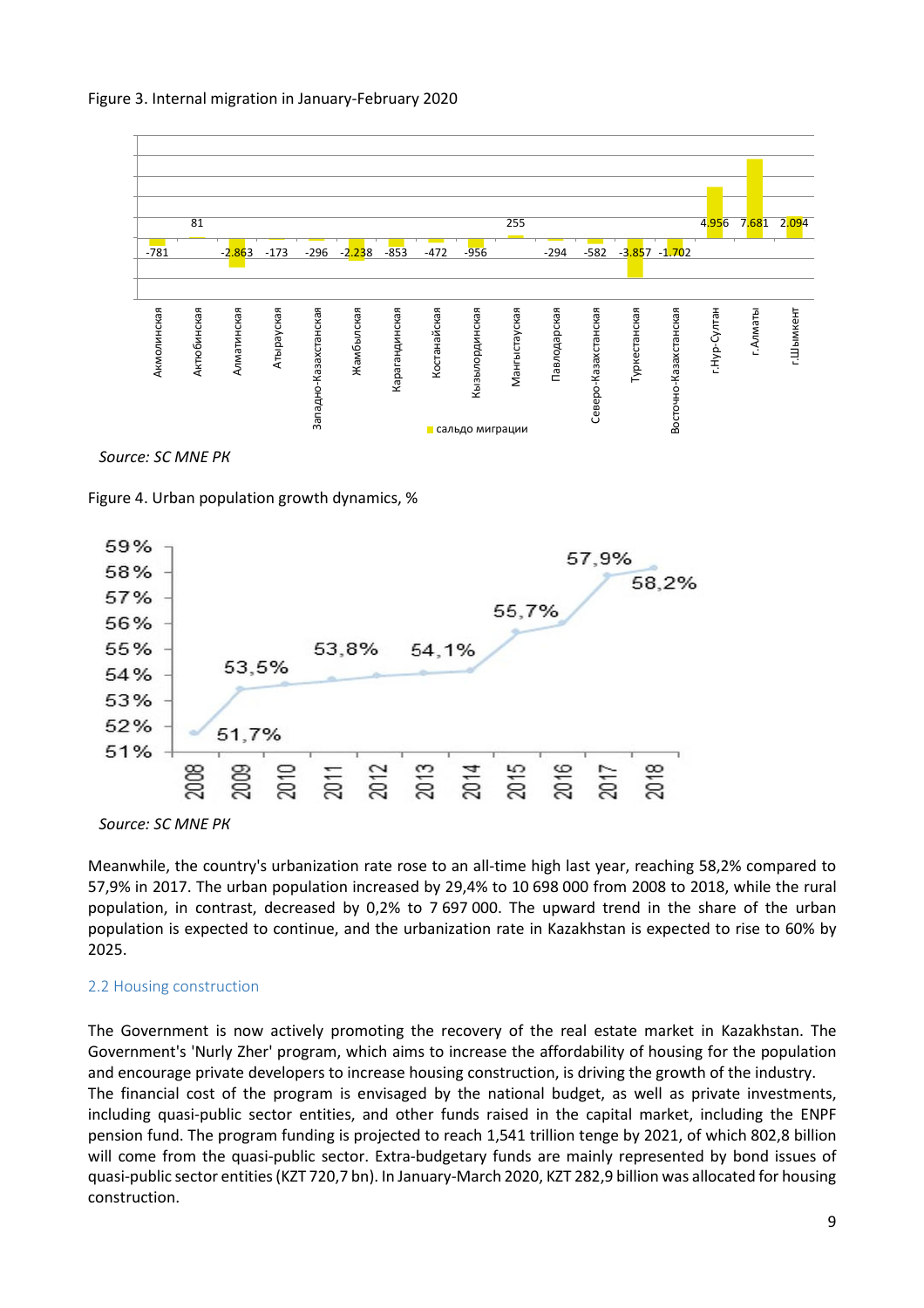

#### Figure 6. Residential buildings commissioned, sqm

*Source: SC MNE РК Total floor area of commissioned residential buildings Commissioning of 1 sqm per person* 

Number of housing starts (SFH, MDU, dormitories) according to the Committee on Statistics of the Ministry of National Economy of the Republic of Kazakhstan, 2016-2018. (Annex 6).



Figure 5. Housing construction, including by individual developers, thousand sqm

*Source: SC MNE РК total by individual developers* 





Number of housing starts according to the Committee on Statistics of the Ministry of National Economy of the Republic of Kazakhstan (Annex 6).

*Source: SC MNE РК*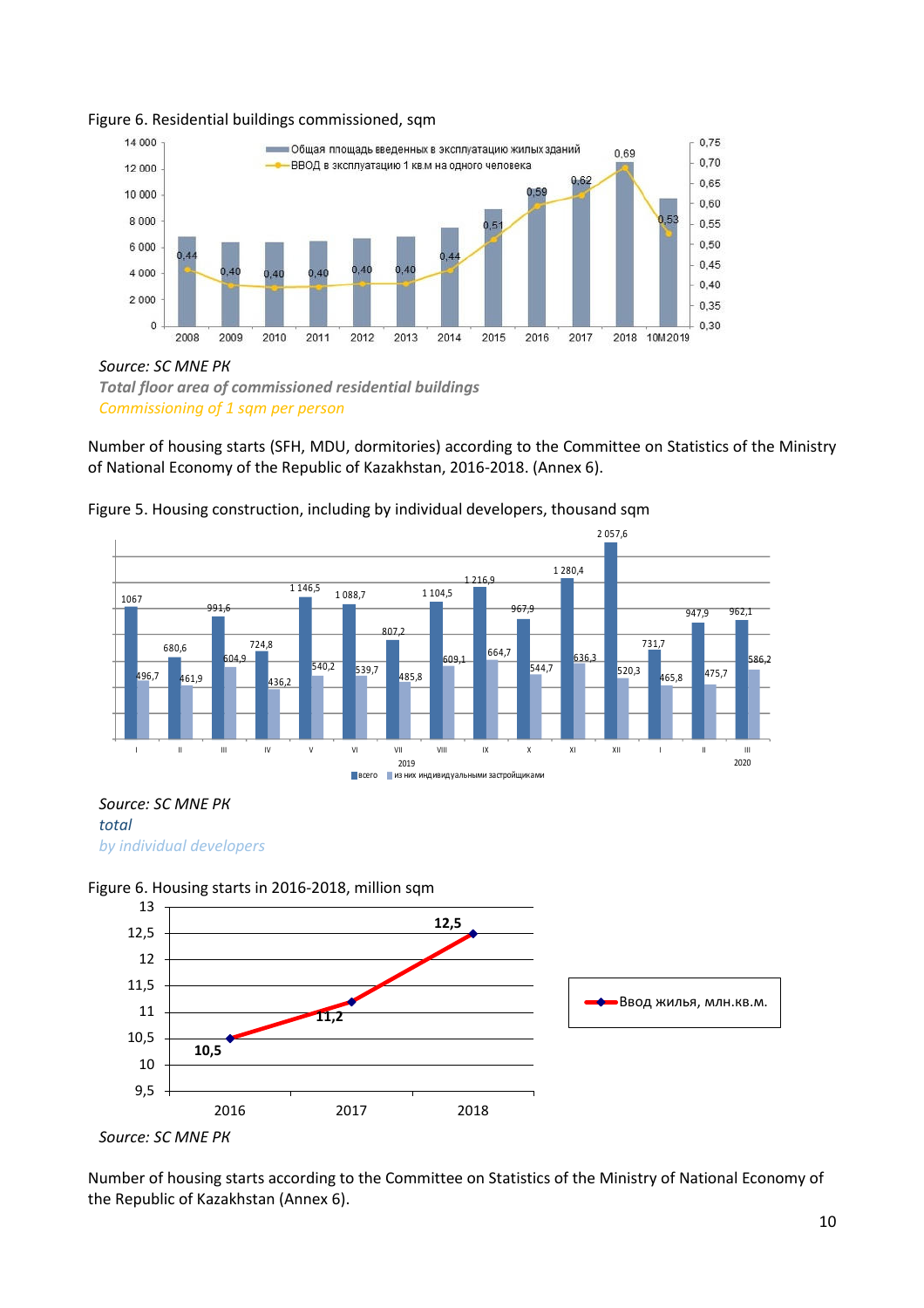#### 2.3 Investment in housing



#### Figure 7: Investment in residential construction, billion KZT

**Investment in residential construction Change**

The cost of real estate in Kazakhstan continued to rise. The price per sqm on the primary housing market rose from KZT 147,500 per sqm in 2008 to KZT 292,900 per sqm in November 2019. The price in the secondary market increased from KZT 100 800 per sqm to KZT 199 500 per sqm in the same period.

#### 2.3.1 Volume of mortgage loans by top 3 banks in Kazakhstan

The total volume of mortgage loans issued by the top three largest banks in Kazakhstan in terms of assets amounted to KZT 524,7 bn at the end of the third quarter of 2019, compared to KZT 489 bn at the end of last year. The largest increase in mortgage loans was recorded by Kazakhstan branch of Sberbank, which increased its mortgage loan volume from KZT 82,1 bn to KZT 198,9 bn since 2016. Source: 'Kazakhstan Real Estate Market Review': https://forbes.kz//process/property/obzor\_ryinka\_nedvijimosti\_kazahstana/?

According to the MIID of the Republic of Kazakhstan (Ministry of Industry and Infrastructure Development), as of 1 January 2020, there were more than 540 thousand people in need of better housing conditions on the waiting lists, including 212,5 thousand state employees, public sector employees, and military personnel; 120,5 thousand representatives of 'single-parent-families' category; 60,8 thousand orphans; 43,5 thousand people with disabilities of category 1 and 2; 47,8 thousand large families; 21,1 thousand representatives of families with children with disabilities; 18 thousand pensioners; and 16 thousand representatives of other categories.

The lion's share of mortgage lending was concessional lending, as part of state support programs. So, in 2018, 6,5 thousand Kazakhstani people applied under the '7-20-25' program of concessional lending; 4 thousand of them became participants of this program. The total amount of loans for the year exceeded 47 billion tenge. More than 12 million square meters of housing were built in the country. The most active participants in the '7-20-25' program were residents of Astana, Almaty and Mangistau Region. It is in these regions that the most flats have been provided. The conditions of the program give a chance to obtain a mortgage loan at a historically low rate of 7% with a down payment of 20%, and a record loan term of up to 25 years.

In 2020, during the crisis associated with the pandemic and the fall in oil prices, citizens who have an income not exceeding two subsistence minimums (62 400 tenge) per each family member will be able to receive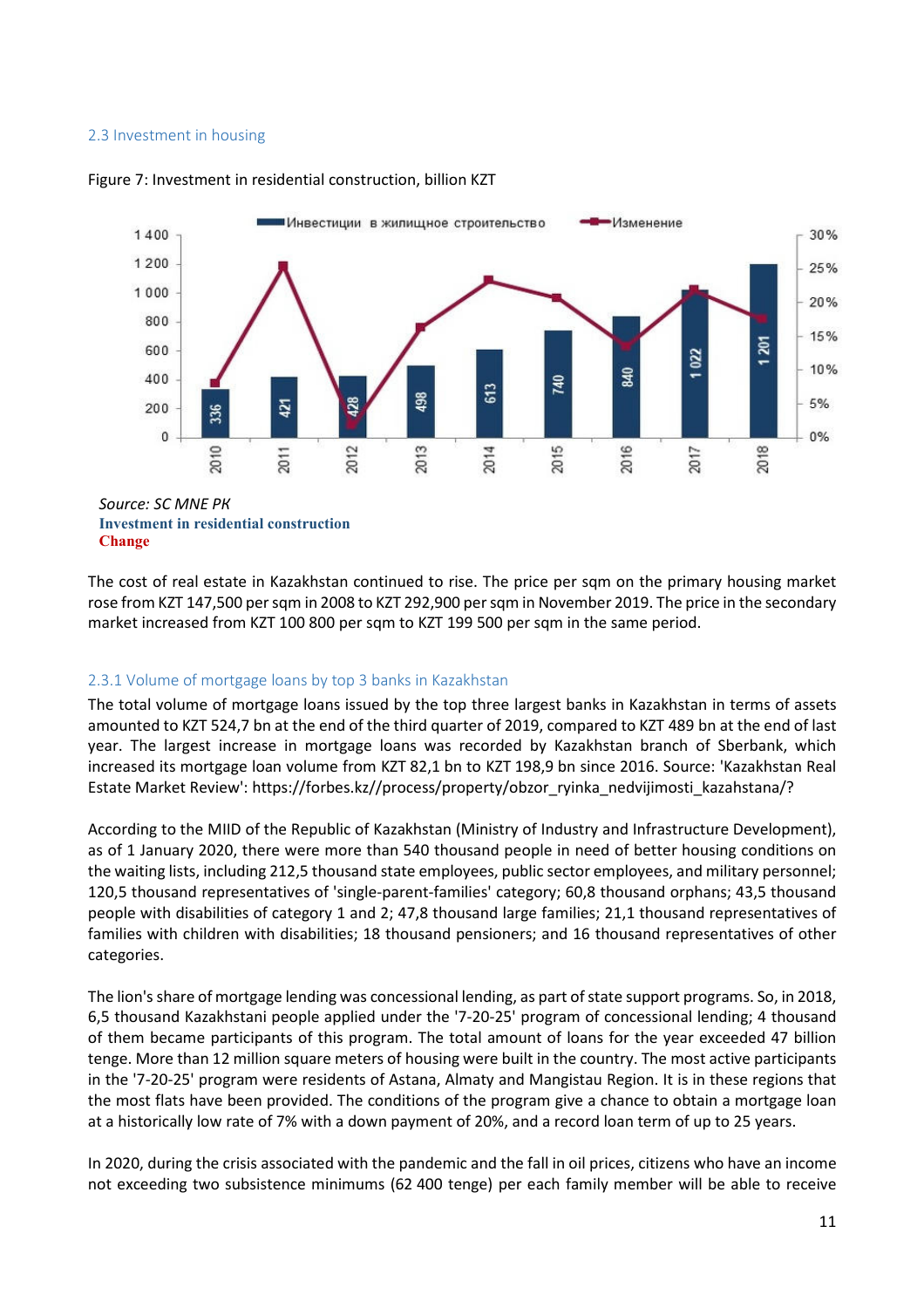housing at an interest rate of 2% under the 'Baqyty Otbasy 2-10-20' program. Citizens with an income of up to 3,1 subsistence minimums (96.7 thousand tenge) per each family member will be provided with housing under the new '5-10-20' program. The State will allocate 390 billion tenge for this purpose. The terms of the new '5-10-20' mortgage project will be as follows: interest rate of 5%; down payment of 10%; maximum term of 20 years. Kazakhstanis who have an income of more than 3,1 subsistence minimums per each family member will participate in the second-tier bank '7-20-25' programs.

#### 2.3.2 New 'Affordable Housing 2020' Program

This program provides for the implementation of 2 tracks through the housing savings (housing construction by LEA):

1) Implementation of the program for all categories of the population, including the possibility of longterm housing rental with subsequent buy-out;

*The first track assumes that housing built by LEA will be purchased by residential savings depositors using the bank's loans (housing loans, bridging loans, pre-loans) and accumulated savings. In case the client has insufficient solvency to purchase the home, but sufficient solvency to save and pay the rent, the constructed home will be made available to him/her on a long-term lease (up to a maximum lease term of 8 years). During this period, the tenant will accumulate housing savings in order to be able to take out a low-interest housing loan in the future to buy this home. The possibility of obtaining housing for rent with subsequent repurchase within this track will be implemented, as noted in the program, from 1 January 2013.* 

2) leasing out the housing for young families with subsequent buy-out.

*The second track envisages that the LEA will build rental housing for young families (both spouses must not be older than 29 years), which young families will rent on a long-term basis and then buy out. While living in the rental accommodation for up to 8 years, the young families will accumulate housing savings to later obtain loans for the purchase of the home. It is important to stress that saving is to an established level an obligation for the tenant in this case. If the tenants have not saved in due course, they must move out of the rental accommodation, because if they have not saved in due course, they will not be able to take out a housing loan to buy the property. In order to move into rented accommodation, the tenants must pay a security deposit into their housing savings account equal to six times their monthly contribution to the deposit. These rental conditions will also apply to the participants of the first track of this program.* 

#### 2.4 Solvency of the population

There is still considerable differentiation in income across the country's regions. The significant income stratification of households determines a very heterogeneous situation in terms of the population's ability to pay.

Thus, the low-income group, with an average per capita income of up to 50,000 tenge, comprises 52 per cent of households, accounting for 65% of the population; thus, most of the population has a low solvency in the housing market. The group with average per capita income between 50,000 and 100,000 tenge comprises 39% of households, accounting for 30% of the population. That is a group with average solvency. Only 9% of households, accounting for 5% of the population, have an income of more than 100,000 tenge.

**According to the HPI housing affordability index, 20% of the population have high housing affordability; 40% of the population find it very difficult to buy housing; and 40% of the population find it unaffordable.**  According to the HAI housing affordability index within the '7-20-25' program, segmentation of the population based on their solvency (their ability to buy housing on the mortgage market) also gives a similar picture: 20% of the population have high housing affordability with the mortgage; for 40% of the population, housing purchase is seriously complicated; and for 40% of the population, housing purchase is not affordable. Thus, only 20% of the population are solvent enough to purchase housing at market value in the mortgage market (under the '7-20-25' program).

The creation of the HCSBK has helped attract depositors' money into housing construction deposits. Between 2010 and 2017, there was an annual positive growth in both the total amount of savings in savings accounts (deposits) and the total amount of mortgage loans issued. Individual deposits at second-tier banks are also growing in nominal terms: between 2007 and 2017, growth was about 14 times. However, as a result of two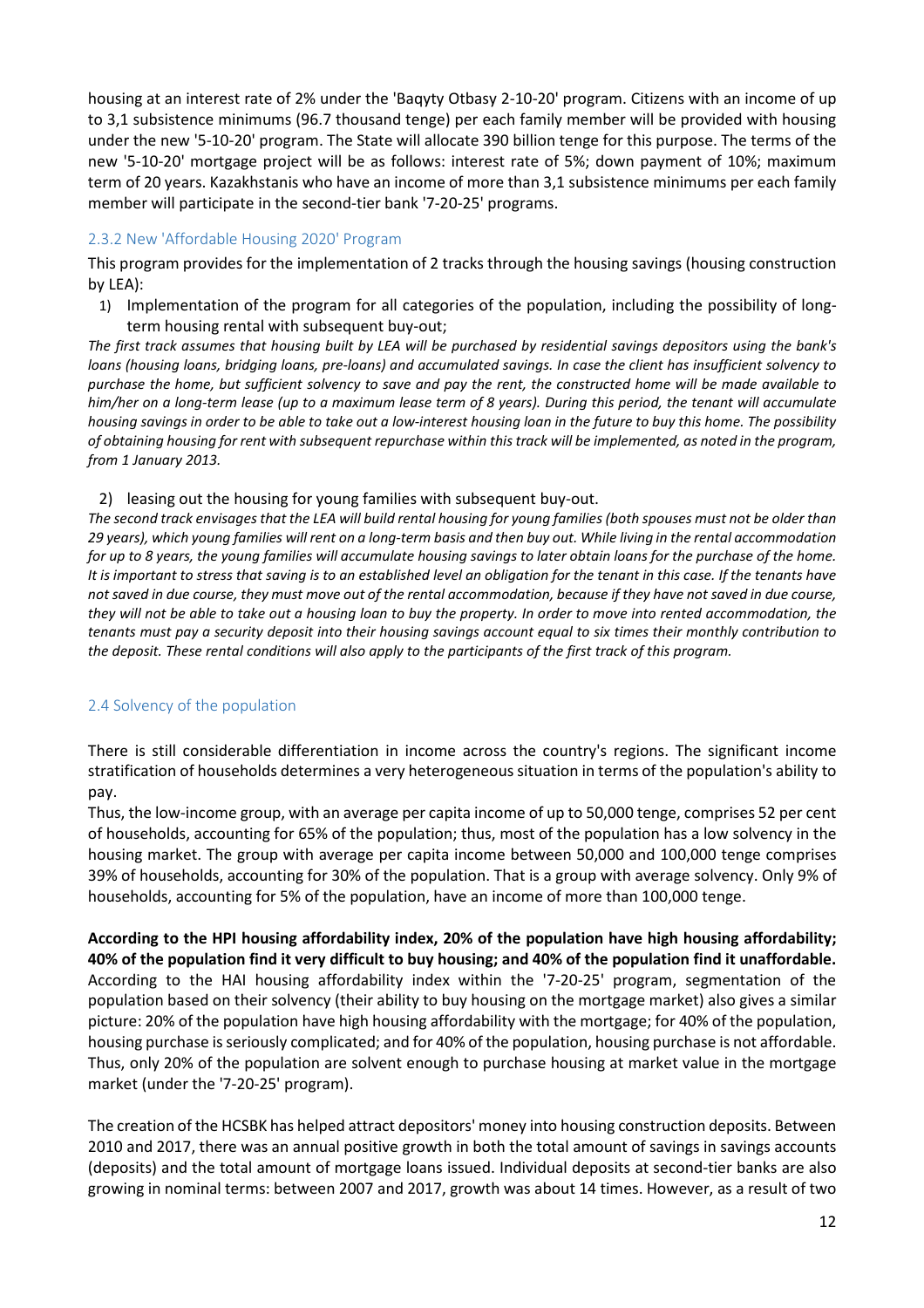devaluations, constant inflation, and low interest rates of bank deposits, the real value of HCSBK deposits and bank deposits is declining.

The insolvent demand can be judged by the number of citizens in need of better housing conditions on the waiting lists for public housing – in 2018, there were 473 019 residents of Kazakhstan on these lists. According to the data of LEA on the number of people on the waiting lists and those who have received housing, only 1-4% of those on the waiting lists receive housing.

Housing affordability indicators show that currently only 20% of the population has the necessary purchasing power to buy housing, while the vast majority (low-income, most socially vulnerable group) – 80% - cannot afford housing, even under the favourable terms of the new '7-20-25' mortgage program. And this part of the population needs more support from the state in terms of implementing measures to ensure housing affordability.1

#### General conclusions of chapter I:

The reviewed indicators on the quantitative and qualitative components of the housing stock in the Republic of Kazakhstan, the rate of new construction as well as information on the demographic situation suggest that the profession of housing manager will be in demand in the coming years.

The high growth of large cities implies an increase in the number of MDUs. MDUs are complex technical systems. In recent years, digitalization has been extensively embraced by the management of housing. All of this means that the management of residential properties requires specialist knowledge, a variety of skills and high qualifications.

The housing stock built between the 1960s and 1990s, which is home to 70% of the population, is still not modernized and is in need of renovation to make it more comfortable and energy efficient. Residential buildings account for 30-40% of the total energy consumption of the countries. On average, heat consumption in apartment buildings is two to three times higher than in comparable European buildings. Modernization of this stock is inevitable, as new houses are unaffordable for the majority of the population. And replacing the old stock with new buildings is difficult for this reason. Modernization/energetic modernization of buildings is a big modern challenge, which property managers are the first to face. Knowledge and professionalism are also needed here.

# II. The field of housing management against the general background of the housing and utilities sector

#### 1. Statistics on housing management

#### 1.1 Estimating the number of condominium units

According to the Law of the Republic of Kazakhstan 'On Housing Relations' (Law), in MDUs with no more than 20 flats, the owners of premises/apartments (owners) have the right to manage the building without forming a legal entity. According to statistical data, there are 288 727 such houses in the Republic of Kazakhstan.

In MDUs with more than 20 flats, according to the Law, the owners must choose one of the forms of condominium management. According to the statistics, the number of MDUs with more than 20 flats is 33 263; in other words, at least 33 263 condominiums should be expected to be registered.

In reality, there is a significant discrepancy in the number of registered condominiums, at least for the reason that there is no precise and unambiguous information on the number of MDUs (see chapter I.). According to the local executive authorities, the number of registered condominiums in the justice authorities is 22 580, and according to the Ministry of Justice of the Republic of Kazakhstan, the number of condominiums registered in the justice authorities is 35 685.

There are also certain problems in registering condominiums, the main ones being as follows:

1) Lack of funds to re-produce the lost technical passport for the condominium. Often the technical passport and other documents are not handed over by unscrupulous managers of the condominium management body (PMB) when this body changes;

*<sup>1</sup> HP Residential real estate market analysis of the Republic of Kazakhstan, Applied Economics Research Centre, 2017*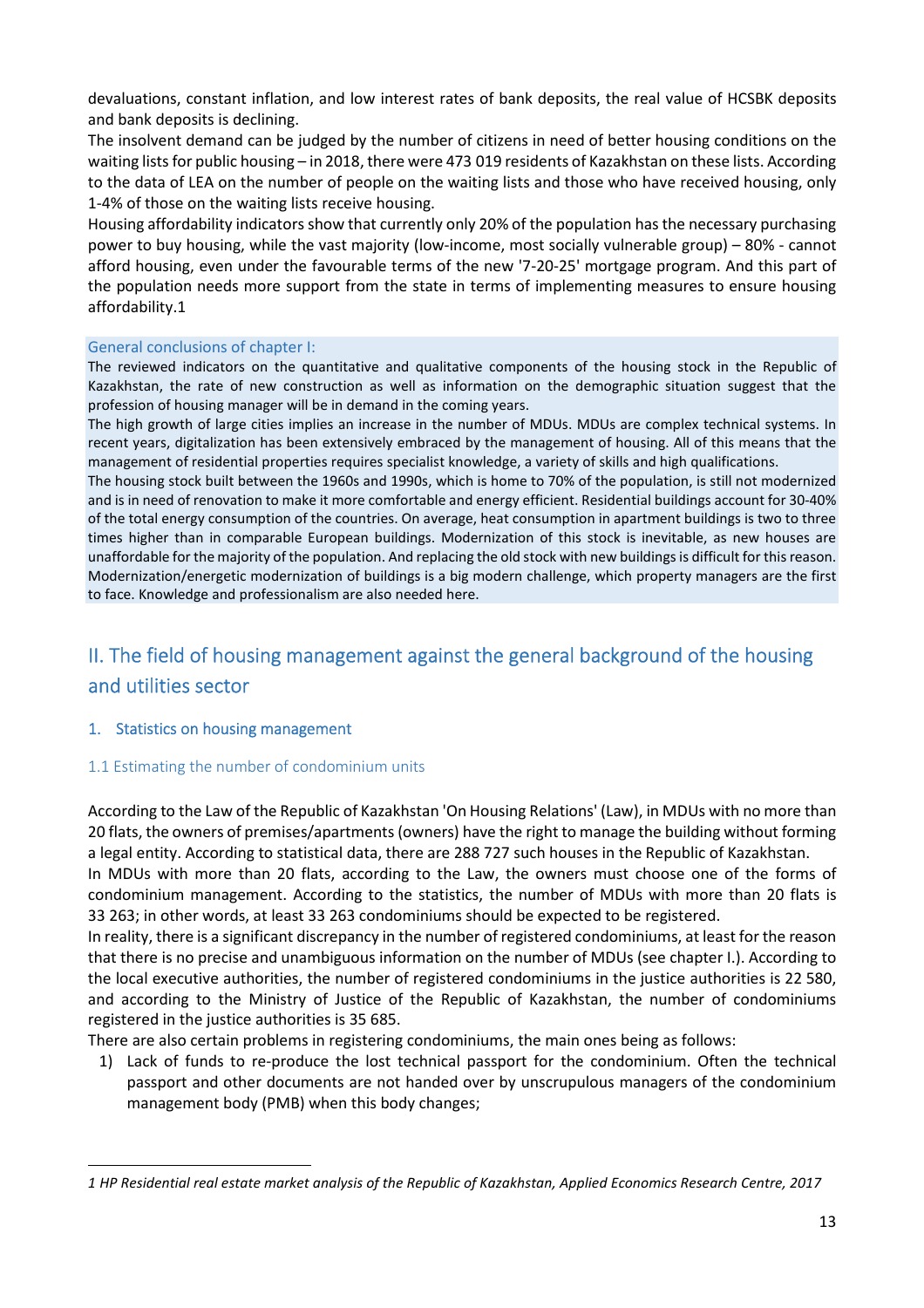2) The reluctance of some managers of condominium bodies to pay taxes because according to Article 388 (9) of the Tax Code, a land plot that is part of a condominium facility is subject to land tax in proportion to each owner's share of the common property that is part of the condominium facility.

#### 1.2 Forms and number of housing management organizations

Forms of management of MDUs are regulated by the Law of the Republic of Kazakhstan 'On Housing Relations'. Until 1 July 2022, there is a transition period in Kazakhstan, according to which previously established forms of management operate in parallel, and new ones (Associations of Property Owners and simple associations) are created. On 30 March 2020, by the Resolution of the Minister of Innovation and Infrastructure Development, all bylaws necessary for the creation of the new management forms are approved. At present, given the quarantine and the ban on meetings, the process of establishing new management forms is proceeding very slowly. In total, no more than 50 homeowners' associations with new forms of management have been established.

In most cases, **previously established forms of management** are in place.

- First form: **direct joint management by all owners**, if their number does not exceed twenty. This form of management is applied to 288 727 houses, which is 89,7% of the total (*CS MNE RK*). At the same time, according to the LEA, only 5 883 MDUs are self-managed. The discrepancy in house counts is explained by the fact that the LEA, unlike the Committee on Statistics, does not count single-storey twoand four-family houses as MDUs (see chapter I. for details).
- Second form: **flat owners' cooperative (FOC)**. According to the Statistical Committee, there are 2 034 FOCs registered in the country. At the same time, according to the LEA, the number of FOCs is 2 970. The difference in the counting is explained by the fact that the Committee on Statistics counts management bodies that provide statistical reports at the time the information is requested, while the LEA counts management bodies registered with the justice department (including those that are no longer active, but have not been duly liquidated).
- Third form: management of the condominium unit by third parties: elected or hired individuals or legal entities. According to the Committee on Statistics, there are 1 061 legal entities and natural persons registered in the country, whose main activity is the management and maintenance of MDUs. At the same time, according to the LEA, the number of such entities is 428.
- Fourth form: Other forms not contradicting the legislation of the Republic of Kazakhstan. According to the Committee on Statistics of the RK, there are 4 683 such organizations of this category (housing and construction cooperatives, production cooperatives, consumer cooperatives, etc.); according to the LEA, this number is 3 858.

Thus, according to the Committee on Statistics of the Republic of Kazakhstan, there are 7 780 registered legal entities in the country, with the main activity being the management and maintenance of MDUs. The LEA estimates that there are 7 256 such organizations in the country.

#### 1.3 List of professions for employees of management companies and owners' organizations.

A sustainable management organization must have the following staff:

- Manager
- Public events organizer, PR manager
- Accountant
- Financial planner
- Bookkeeper
- Lawyer
- Dispatcher
- Programmer
- **•** Driver
- Cleaner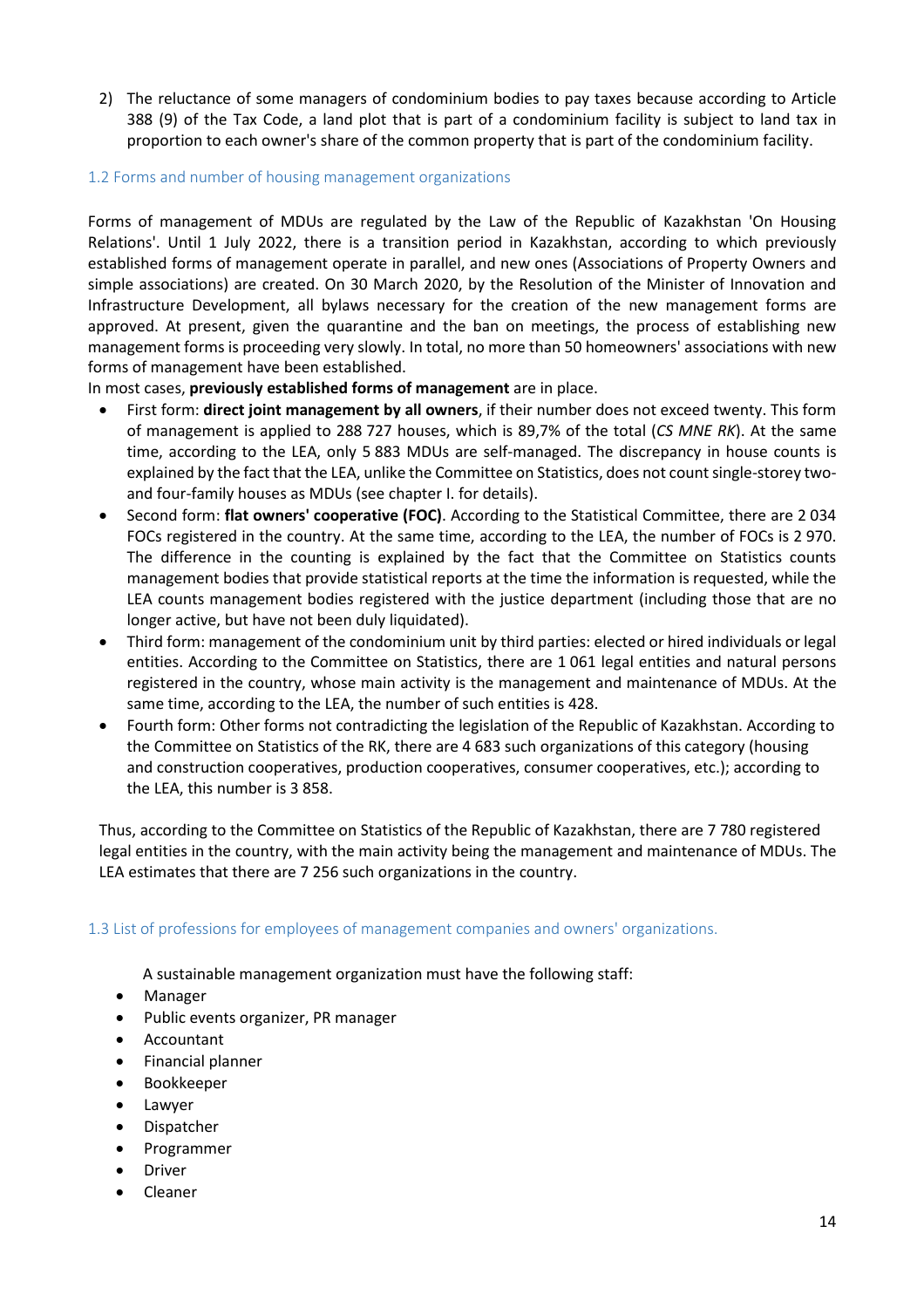The individual housing manager and/or the team working under the direction of the individual entrepreneur must have the following **competencies and abilities**:

- communication skills (rhetoric, conflict mitigation).
- ability to present the technical and financial aspects of MDU maintenance to the owners in a popular way.
- to develop an estimate for management, maintenance and repair of the building.
- to make preparations for the meeting, to organize the voting and the execution of the results.
- to organize the scheduled maintenance of the house.
- to organize emergency maintenance of the house.
- to supervise the work of the service providers.
- to be able to work with technical documentation; to draw up sketches, plans, schedules.
- to keep records.
- to have basic knowledge of accounting, statistics, tax reporting, administrative and civil legislation.
- to have basic knowledge of fire safety, health and safety engineering.
- to keep records of the quality and quantity of the provided public utilities.
- to interact with utilities dispatch and emergency services.
- to conduct pre-trial and court proceedings with defaulters.
- to manage staff, conclude contracts, accept repair works, and conduct claim work.
- to carry out visual inspections with drawing up of acts; to develop defect lists and aggregate estimates of repair works.
- to carry out selection and to conclude contracts with organizations on development of design and estimate documentation; and also to conclude contracts with the contractors on carrying out of major repairs.
- to prepare reports on the technical condition of the building, results, management, maintenance, repairs and financial and economic activities.
- to apply software and modern information technology.
- to introduce, update and keep technical and other documentation on maintenance and operation of engineering systems and structural elements of residential and non-residential buildings.
- to organise energy audits of residential buildings.
- to know the normative acts in the field of housing and communal services.

#### 2. Characteristics of the organizations that manage the housing stock

#### 2.1 Legislation for the operation of MDU owning and managing organizations, including self-management

The main legal acts in the field of housing are as follows:

- 1. **Civil Code of the Republic of Kazakhstan** defines the basis of ownership of housing, its legal status, and its management as a condominium object.
- 2. **Tax Code of the Republic of Kazakhstan** provides that income of a non-commercial organization, including contributions of condominium participants is not subject to taxation. It also determines what is recognized as condominium contributions and defines the procedure for taxation of the land plot which is part of the condominium facility.
- 3. **Code of the Republic of Kazakhstan 'On Administrative Offences' (CAO)** provides for administrative liability for violation of the requirements of the housing legislation of the Repbulic of Kazakhstan by management bodies of the condominium only in two cases: 1) violation of the terms of opening current and (or) savings accounts for the condominium in the second-tier banks in cases provided for by the housing legislation; and 2) violation of the terms of submission of the quarterly report on condominium management.
- 4. **Land Code of the Republic of Kazakhstan** defines the legal status of the land plot as common property of the condominium.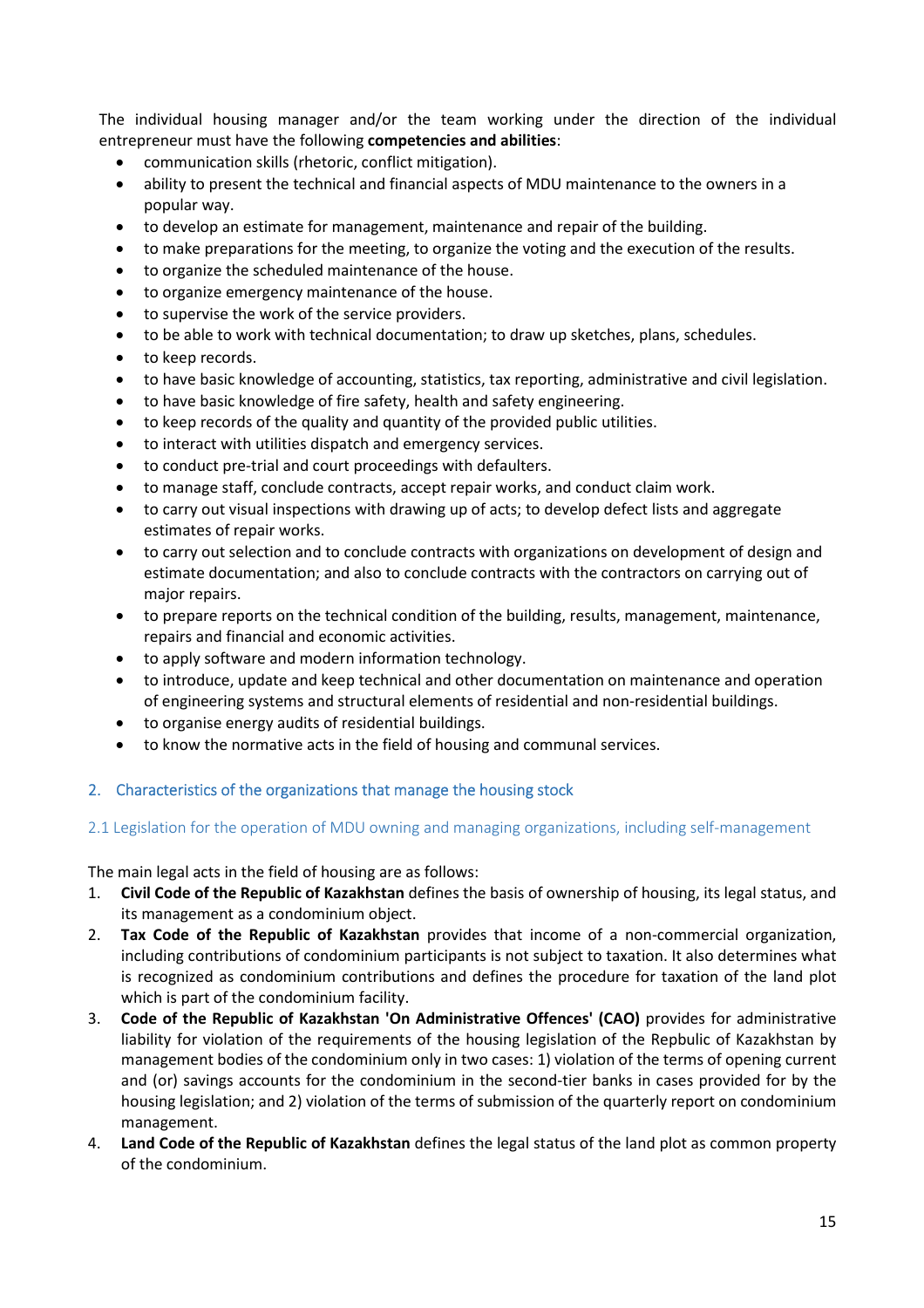- 5. **Civil Procedure Code of the Republic of Kazakhstan** provides simplified procedure for proceedings in the court of first instance on claims for recovery of debt from the owners evading participation in mandatory expenses for maintenance of the common property of the condominium approved by the Law of the Republic of Kazakhstan.
- 6. **Law of the Republic of Kazakhstan 'On Notary' Chapter 14-1 Art. 92-1 where it is stipulated to issue an enforcement inscription on debts for housing maintenance expenses.**
- 7. **Law of the Republic of Kazakhstan 'On Housing Relations' (hereinafter the Law)** Housing relations in the Republic of Kazakhstan are regulated by this Law, the norms of the Civil Code and other legislation of the Republic of Kazakhstan issued in accordance with it. The Law is the main piece of legislation in the field of housing and consists of six main sections. Together with the other sections, **Section 3**, which deals with condominiums, is very important:

1) Chapter 6 of this Section deals with general provisions on condominiums (formation and termination of the condominium, registration of the condominium facility, individual premises owners' shares in the common property, rights and obligations of the owners in the condominium, compensation for damages caused to the common property or other premises, alteration of premises in the condominium, changes of boundaries between premises as well as between the premises and the common property;

2) Chapter 6-1 on State Control in the Field of Housing Management stipulates competencies and powers of housing inspection officers, their main rights and duties;

3) Chapter 7 deals with the issues of condominium management, forms of condominium management, procedure for conducting meetings of owners of premises (flats), conducting written surveys, formation of co-operative of owners of premises (flats), its management bodies, their competence and authority, reporting to members of the co-operative, and termination of activities of the co-operative of owners of premises (flats).

- 8. **Law of the Republic of Kazakhstan 'On State Registration of Rights to Immovable Property'** provides for general provisions of state registration of a condominium object.
- 9. **Rules of state registration of a condominium, approved by Resolution No. 241 of the Acting Minister of Justice of the Republic of Kazakhstan dated 24 August 2007** regulates the procedure for state registration of a condominium, the list of documents to be submitted for the registration, and the procedure for issuing them. These rules are in force but under review.
- 10. **Procedure for Allocation of a Land Plot to Condominium Premises' Owners (Participants) approved by Resolution No. 1813 of the Government of the Republic of Kazakhstan dated 22 December 1997** regulates relations connected with the allocation of a land plot. This procedure is in force.
- 11. **Rules for the provision of housing assistance approved by Resolution No. 2314 of the Government of the Republic of Kazakhstan dated 30 December 2009** and developed in accordance with the Law define the procedure for allocating housing assistance to low-income families (citizens).

#### 2.2 The main problems of property managers

In order to assess the current situation in MDU management, a survey was conducted in 2019 by Kazcenter for Housing and Utilities Sector specialists among the heads of condominium management bodies as well as premises/flat owners in most regional centers in Kazakhstan. The survey identified a number of key issues.

#### **Problems on the part of heads of management organizations**

- Most of the heads of management bodies work on the basis of a protocol of a meeting or joint agreement.
- Heads of management bodies have higher (53%) or vocational secondary education (47%), but no specialized education.
- Training in professional development courses is limited, because there is only a small number of such courses. Within the framework of the budget program 017 'Professional development of housing specialists', Kazcenter for Housing and Utilities Sector conducted such courses from 2013 to 2016.
- In 85% of cases, several MDUs are under management at the same time; very rarely only 1 house is under management (15%).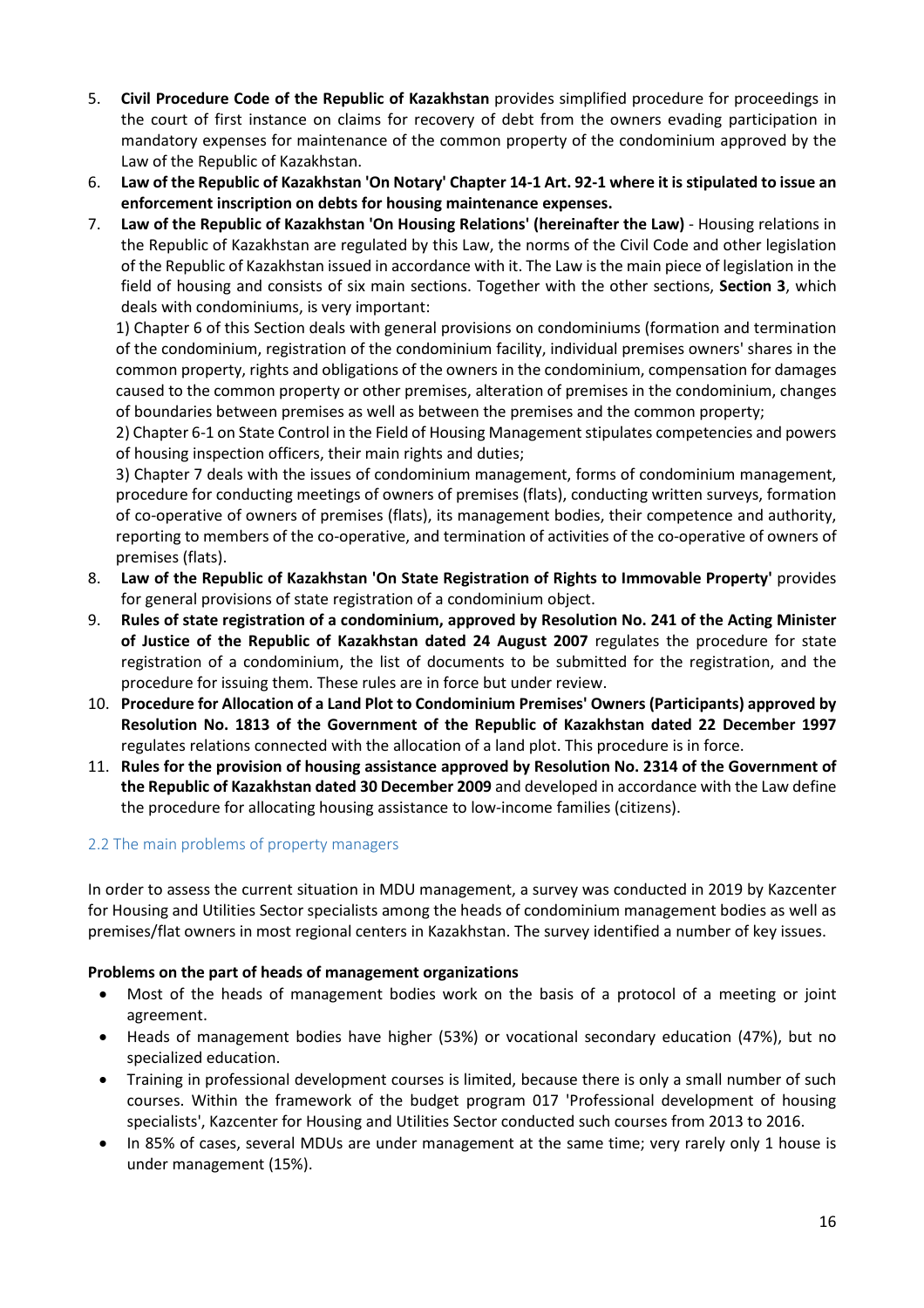- According to 70% of the heads of management bodies, the main problem are the arrears for MDU maintenance by the owners of premises and flats. In many management bodies of condominium objects, the arrears are as high as 80%. In most cases, the arrears are the result of dissatisfaction of the owners of premises and flats with the quality of the maintenance services provided in the building.
- The low maintenance tariff for the MDU does not allow for the proper execution of the scope of works and services in the house.
- Besides that, the heads of management bodies believe that the owners of premises and flats are not aware of the norms of the housing legislation.
- Problems with natural monopoly entities. One of the most problematic issues in concluding contracts with resource supplying organizations is the delineation of the so-called operational responsibility of the parties and determining its boundaries.

#### **Problems on the part of the owners of the premises/apartments**

- The performance of the heads of management bodies of condominium objects is often assessed negatively.
- The owners do not have access to the management documents; there is no defined procedure for reviewing these documents. On the other hand, the majority of the owners of the premises/apartments are not interested in the affairs of the management bodies; they are not interested in what the funds charged to them are used for.
- The owners rarely attend the meetings.
- The owners consider poor communication, imperfect housing legislation, and low solvency of the population to be the main problems in house management.
- The most owners assess the technical condition of the MDU as unsatisfactory.
- They consider that the managers of MDU do not fulfil the tasks to implement the decisions of the owners and do not care about implementation of the rules of order in the house.
- The owners note that there is no plan for any repair works for the coming years; even if there is such a plan, it is made according to the opinion of the head of the management body, but not according to the results of technical inspection by the specialists.
- It is considered as a shortcoming that repair work on technical equipment (heating, ventilation, lifts) is rarely performed or not performed at all.

Thus, the survey showed that two subjects of housing and communal services: owners and managers, who should cooperate closely, in fact, are extremely dissatisfied with each other.

Experts working in the sphere of housing and communal services name the following among the most significant reasons of conflicts between owners and condominium management bodies:

- $\triangleright$  lack of awareness among the owners on the condition of the building and the activities of the management body;
- $\triangleright$  lack of confidence among the owners in the activity of the management body;
- $\triangleright$  Significant number of non-payers.

#### **Problems on the part of utility providers**

- High percentage of deterioration of the engineering infrastructure.
- In some cases, lack of a back-up electricity cable to the building.
- Underestimated quality parameters of utilities (not in line with the design of the building).
- Lack of a written contract with the owner for supply of utilities.

#### **Problems on the part of regulatory framework**

 Tens of thousands of management organizations (FOCs and consumer cooperatives) need to change their form of legal entity. FOCs as a form of legal entity will be liquidated after the end of the transition period on 1 July 2022 and cannot continue to operate in any capacity. FOCs consisting of several houses will have to go through a liquidation procedure and register a POA or create a simple association in each house.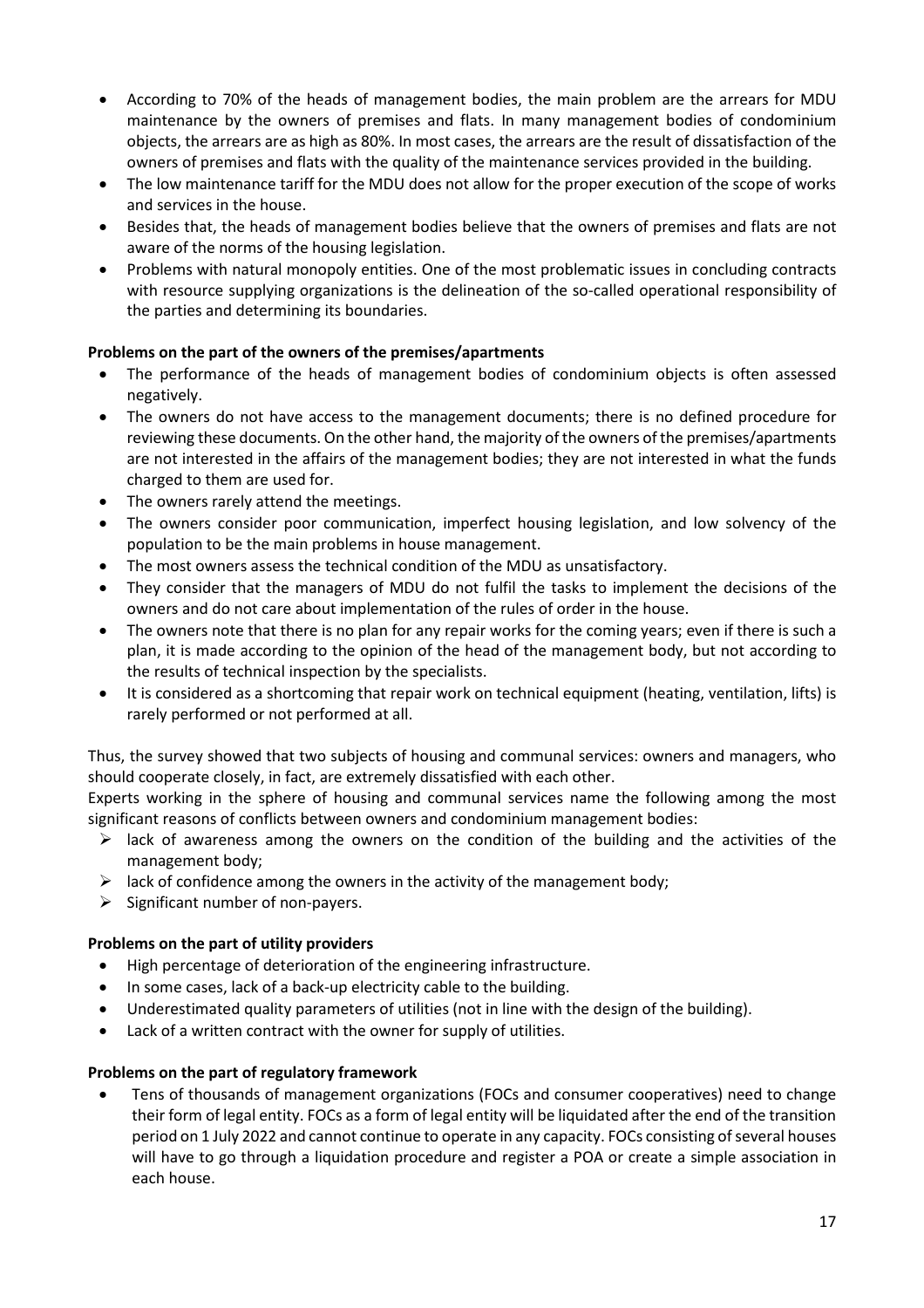- High voting barrier in making major decisions by the owners. Main decisions (amount of contribution, decision on capital repairs, decision on spending of savings) require at least 2/3 of the owners to vote and the decision is taken by 2/3 majority of the total number of owners in the building.
- Problems with POA registration when there are no owners wishing to become a chairman. According to the official response of the authorized body, for POA registration there should be a chairman. A provision needs to be made to allow an external manager to register the POA in the building and manage its bank accounts.
- Unwillingness of owners to be elected to the House Council and to participate in decision making.
- Failure to ensure consensus in decision making by the owners in a simple association.
- There is no rule regulating access to an empty flat in case of an accident.
- Difficulty in collecting debt through notary inscription.
- No status of common property of several condominium facilities in maintaining and using common yard area.
- Difficulty in liquidation procedure of FOC consisting of several buildings.
- Lack of centers for verification of qualification of MDU managers.

#### **Problems on the part of law enforcement**

- Lack of evaluation of the quality of management and maintenance of the building, which could stimulate efforts of the building manager and the Board of Directors to improve the situation.
- Illegal storerooms in the basement and stairwells make access to utilities difficult and pose a fire risk.
- Lack of real state support for small business development in building management.

#### **Conclusions:**

- The significant number of MDUs in the Republic of Kazakhstan and the housing trends create a base for the development of professional management.
- $\triangleright$  Due to mass chaotic privatization, casual citizens, mostly with no special education or experience, have come to manage the housing stock.
- $\triangleright$  A large proportion of the managers are in their 70s and 75s and continue to work only because there is no one to hand over their houses.
- $\triangleright$  The current level of contributions (which the owners do not allow to increase) limits the development of professional management.
- $\triangleright$  The position of a head of the management body is neither prestigious nor well paid in Kazakhstan.
- $\triangleright$  A large part of the owners has a negative stereotype of the condominium management body.
- $\triangleright$  In the absence of good employment prospects, there might be difficulties in recruiting students as managers of residential property.
- $\triangleright$  It is necessary to introduce professional development courses for current managers and specialists in MDU management in parallel with the establishment of a vocational training system.

### III. Description of the training and retraining system for housing managers

#### 1. Current situation in the housing management sector

Key legislation related to POA, training and certification:

- Law on Housing Relations of the Republic of Kazakhstan;
- General Classifier of Economic Activities (OKED);
- Unified Tariff and Qualification Reference Book of Works and Professions of Workers;
- Classifier of Higher and Postgraduate Education Specialties of the Republic of Kazakhstan;
- Classifier of Technical and Vocational Education of the Republic of Kazakhstan;
- Sectoral Qualifications Framework 'Communal Services';
- Sectoral Qualifications Framework 'Operation of Buildings and Social Infrastructure Facilities'.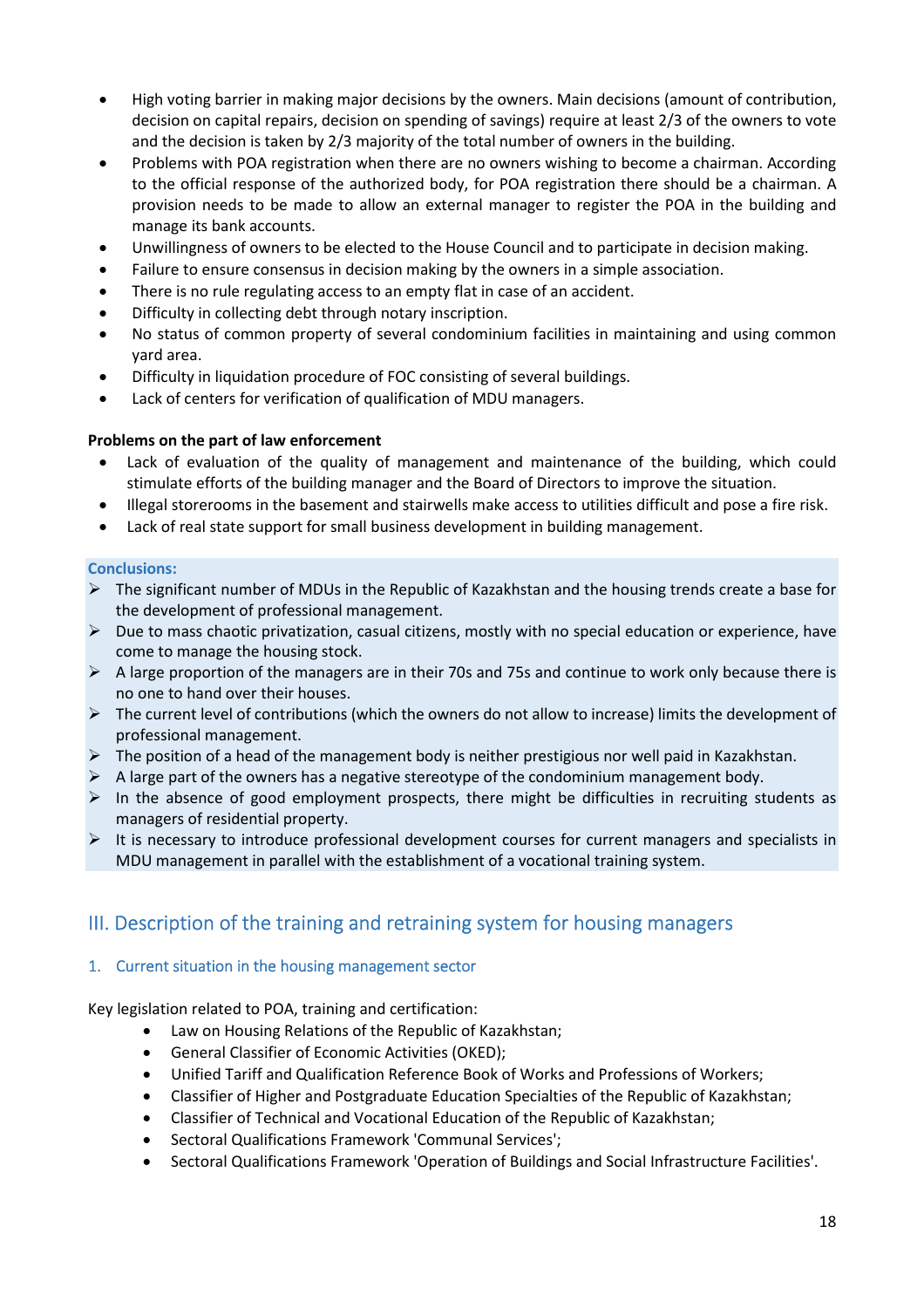In 2019, professional standards within the Sectoral Qualifications Frameworks 'Communal Services', 'Operation of Buildings and Social Infrastructure Facilities', including the professional standard in the field of housing management 'Management of Residential and Nonresidential Buildings' (*Annex 7*) were developed. The Law of the Republic of Kazakhstan 'On Amendments and Additions to Some Legislative Acts of the Republic of Kazakhstan on Housing and Communal Services', which entered into force on 1 January 2020, provides for the creation of new forms of condominium management: Property Owners' Association (POA) and simple association (SA). It is planned that each MDU will need to have a professional property manager with an appropriate level of professional education and skills.

In view of the above tasks, the MIID RK, together with interested bodies, NGOs and associations, has developed methods and forms of condominium management that allow residents to manage their building independently or by engaging a management company or MDU manager on a contract basis, as reflected in the amendments to the law 'On Housing Relations'.

**The first method is independent management by the flat and non-residential premises owners in the form of a property owners' association (POA) and a simple association (SA).** First of all, at the meeting, the owners have to elect the members of the House Council, who will represent their interests in the management and maintenance of the common property of the condominium object. The owners also have to choose the form of management of the condominium object or delegate the authority to the House Council to choose the form of management. This form can be either POA as a legal entity formed by owners of flats and nonresidential premises, or SA, which means direct joint management by all owners of flats and non-residential premises without formation of a legal entity. Both forms of management will operate according to the principle 'one house – one association or simple association – one account'.

At the meeting, the chairman of the POA or a proxy in the SA and the auditing committee (auditor) are elected. The chairman of the POA (or the proxy of the SA) is elected from among the owners of the flats and/or non-residential premises of the MDU. This person performs management functions and enters independently into service contracts with service entities.

**The second way is to transfer the management function to the MDU manager or the management company.** If the owners of flats and/or non-residential premises decided at the meeting to transfer the management function, they must decide to choose a MDU manager or management company or also delegate such powers to the House Council. Provided the meeting delegates this authority, the House Council will decide on the choice of the MDU manager or management company, on the conclusion of a contract for management services for the condominium (*Annex 8*) for one calendar year, and on the amendment or cancellation of this contract.

The law envisages transition from quarterly to monthly reporting on management and maintenance of the condominium to the owners by the management bodies.

In order to fully reflect costs and revenues, a monthly MDU management report form will be approved by the authorized body (ministry) with additions disclosing each type of expenditure.

It should be noted that according to the law, the establishment of a POA in each house does not automatically lead to the dissolution of the FOC, as the transitional provisions stipulate a deadline for its dissolution until 1 July 2022. This gives efficient cooperatives an opportunity to reorganize into management/service companies and to continue their house maintenance activities in the new status, but only if they are chosen by a POA or a simple association and only on the basis of a signed contract.

A number of regulations have been approved to implement this document:

- 'Rules for Decision-Making on Condominium Management and Maintenance of the Common Property of a Condominium and Model Forms for Meeting Minutes' dated 30 March 2020;
- 'Model Form of Contract for Condominium Management and Maintenance of Common Property of Condominium and Monthly and Annual Report Forms for Condominium Management and Maintenance of Common Property of Condominium' dated March 30, 2020; dated April 3, 2020;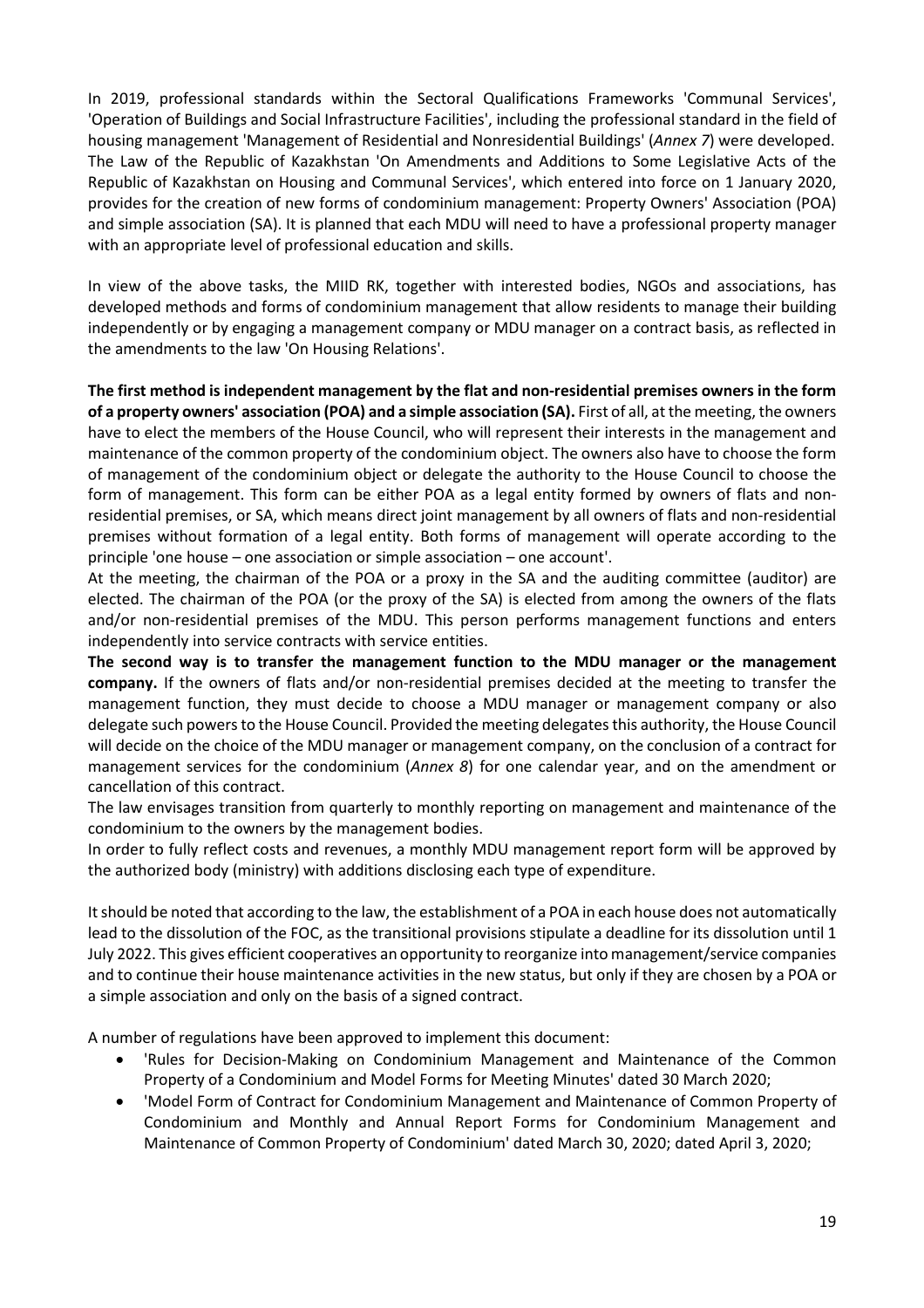- 'Rules for the formation, processing and centralized collection and storage of information in electronic form, including the operation of informatization facilities in the field of housing relations and housing and communal services' dated 31 March 2020;
- 'Model forms of contracts between a POA or a simple association with a MDU manager or management company or service entities' dated 30 March 2020;
- 'Qualification requirements for a MDU manager' dated 30 March 2020.

The Program for Modernisation of the Housing and Utilities Sector to 2020 analyses the strengths and weaknesses of the current situation in the housing and utilities sector, where one of the problems is the lack of highly qualified staff.

**'Qualification requirements for MDU manager'** (*Annex 9*) of 30 March 2020 contain information on education, work experience, knowledge and skills, and a document confirming his/her qualification to perform functions of condominium management.

In particular, paragraph 1 includes the following educational requirements: 'higher or postgraduate education in following specialties (bachelor's and master's degrees): law or social sciences, economics and business or humanities (international relations, history, cultural studies, philology) or technical sciences and technology. This requirement, at the initial stage of formation of the MDU management system, is too high, as specialists with more experience and knowledge, but with secondary, rather than higher, education would not be able to manage MDUs.

Paragraph 5 of the Qualification Requirements requires a certificate of someone 'who has undergone training or self-training and received a document confirming qualification to perform the functions of condominium management, issued by an accredited organization in the field of conformity assessment or by centers providing independent certification of qualifications of specialists'. Having a certificate is the right decision, but, in our opinion, the requirement to have at least five years of experience in management positions in an organization or to have at least three years of experience in condominium maintenance or housing and communal services is overstated.

**The housing and utilities sector, like any other, needs qualified staff. The key issues of education and training are, above all, to improve the quality and achieve conformity with international standards.** 

The introduction of modern methods of efficient management and maintenance of the multi-apartment housing stock, achievement of maximum energy savings, promotion of energy-saving technologies, awareness-raising among the population and flat owners of the need for careful maintenance, repair and thermo-modernization of the housing stock are key to the successful implementation of the 'Nurly Zher' State Housing and Communal Development Program for 2020-2025.

**The National Qualification System (NQS)** provides a framework for the timely acquisition and improvement of advanced knowledge and skills and answers three main questions:

- what professionals need to know and be able to do
- what and how they should be trained
- and how they should be qualified.

NQS can indeed become a bridge between the training system and productive employment in the economy. Important components of NQS are occupational standards, educational programs and an independent qualifications assessment and award system. NQS represents a unified scale of qualification levels of general professional competences for the development of Sectoral Qualifications Frameworks (SQFs) and professional standards.

In December 2019, 480 professional standards in 13 priority sectors have been approved in the republic. One of the topical areas in the field of Construction and Housing and Communal Utilities is the 'Operation of Buildings and Social Infrastructure Facilities', under which the professional standard 'Management of Residential and Nonresidential Buildings' has been developed. This professional standard includes the following qualifications:

manager of residential and non-residential buildings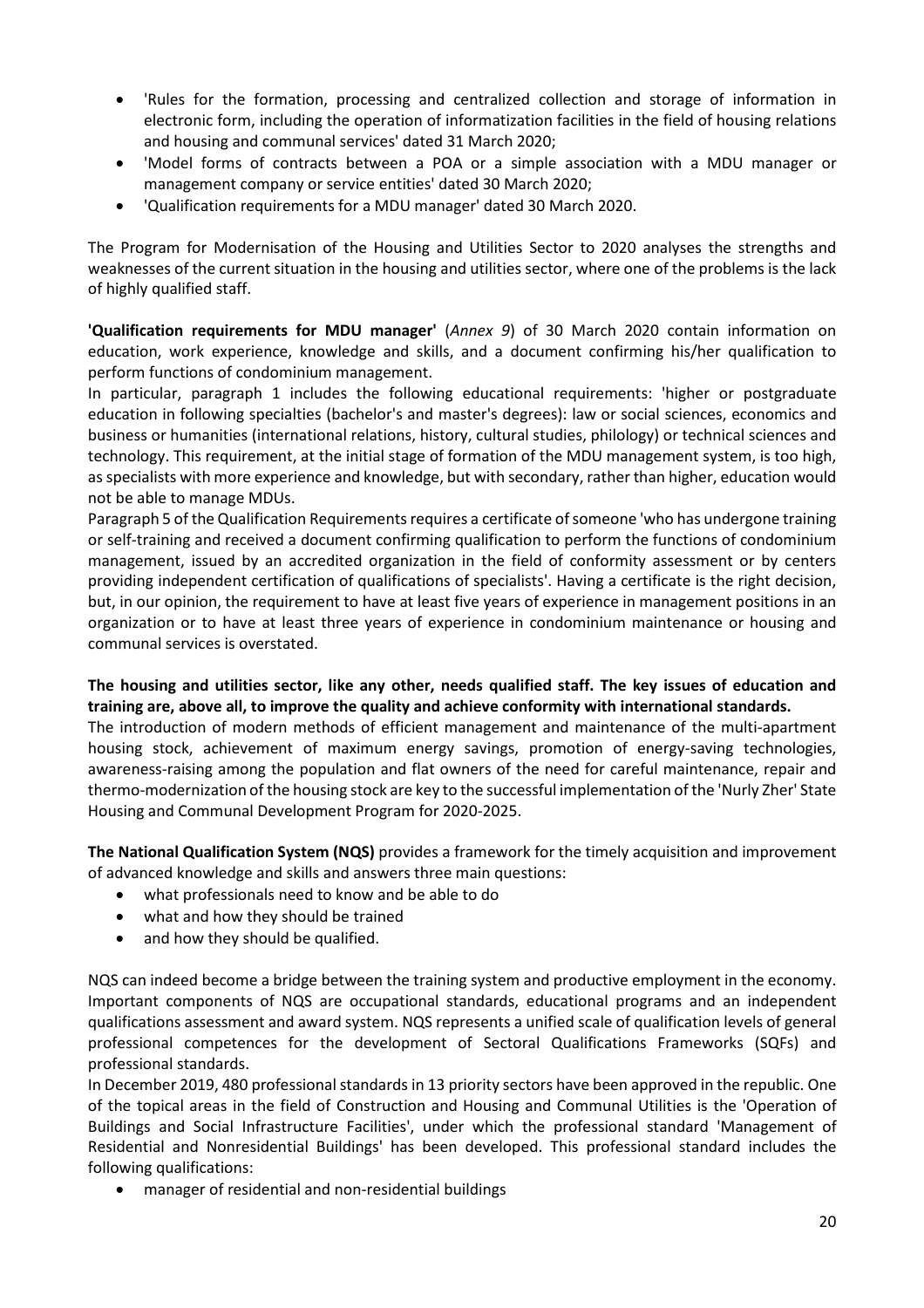- MDU manager
- maintenance supervisor.

This standard defines the requirements for the level of education, qualifications and competence of specialists, and the content, quality and conditions of their work.

- The maintenance supervisor should meet NQS/SQF level 3, which implies basic secondary education as well as technical and vocational education or general secondary education and practical experience and/or vocational training;
- The MDU manager should have a general secondary education as well as technical and vocational education (secondary level specialist) and practical experience - this is NQF/SQF level 4;
- The manager of residential and non-residential buildings corresponds to NQF/SQF level 5 and should have post-secondary education (Applied Bachelor) and practical experience; at least two years of undergraduate study or three years of higher education and practical experience are required.

The professional standard 'Management of Residential and Nonresidential Buildings' is new to the industry and contains requirements for residential property managers. This standard is the basis for certification and occupation (*Annex 12*).

The introduction of the new professional standards will contribute to the modernization of the education system and will be the basis for the development of educational standards, educational programs and curricula for certification courses and advanced training. Educational institutions will have to form professional competences together with the theoretical training. Besides that, professional standards contribute to creating a balance in the labor market by setting uniform requirements for both employees and employers. On 20 February 2020, a Memorandum of Understanding was signed between MES RK and the Ministry of Labor and Social Protection of the Population of the Republic of Kazakhstan in order to implement these objectives (*Annex 13*).

In order to create favorable prerequisites for the reform and modernization of housing and communal utilities sector, in 2018, the Committee on Construction, Housing and Communal Services and Land Resources Management of the Ministry of Energy of the Republic of Kazakhstan has identified AO 'Kazakhstan Centre for Modernization and Development of Housing and Communal Services' (KazCentre) as the main implementer of the budget program 017 'Professional development of housing specialists'.

Within the budget program 'Advanced training of housing specialists', KazCentre has organized the following advanced training courses:

- 'Energy saving in residential buildings: efficient management and application of energy saving technologies' (three-day course)
- Organisational, legal, financial and energy saving aspects in managing the common property of a condominium facility (five-day course)
- 'Energy management, energy audit and energy saving in the housing sector' (ten-day course)

The following groups of people were identified as the target audience:

- Heads and specialists of condominium management bodies;
- Heads and specialists of local executive authorities in charge of housing management; representatives of departments and divisions of housing inspection, energy, housing and communal services;
- Specialists of communal enterprises (heat, water and electricity supply) and service companies interacting with condominium management;
- Specialists of design organizations and other organizations providing services for the housing sector, including servicing activities;
- Specialists of sectoral public organizations (associations, unions, associations of legal entities) whose activities are related to housing sector.

The main aim of the advanced training courses is to address the following topical issues:

- Training in effective management and interaction of housing management actors;
- Practical training of employees in the housing sector in the use of new resource-saving technologies, materials, and technical and managerial solutions;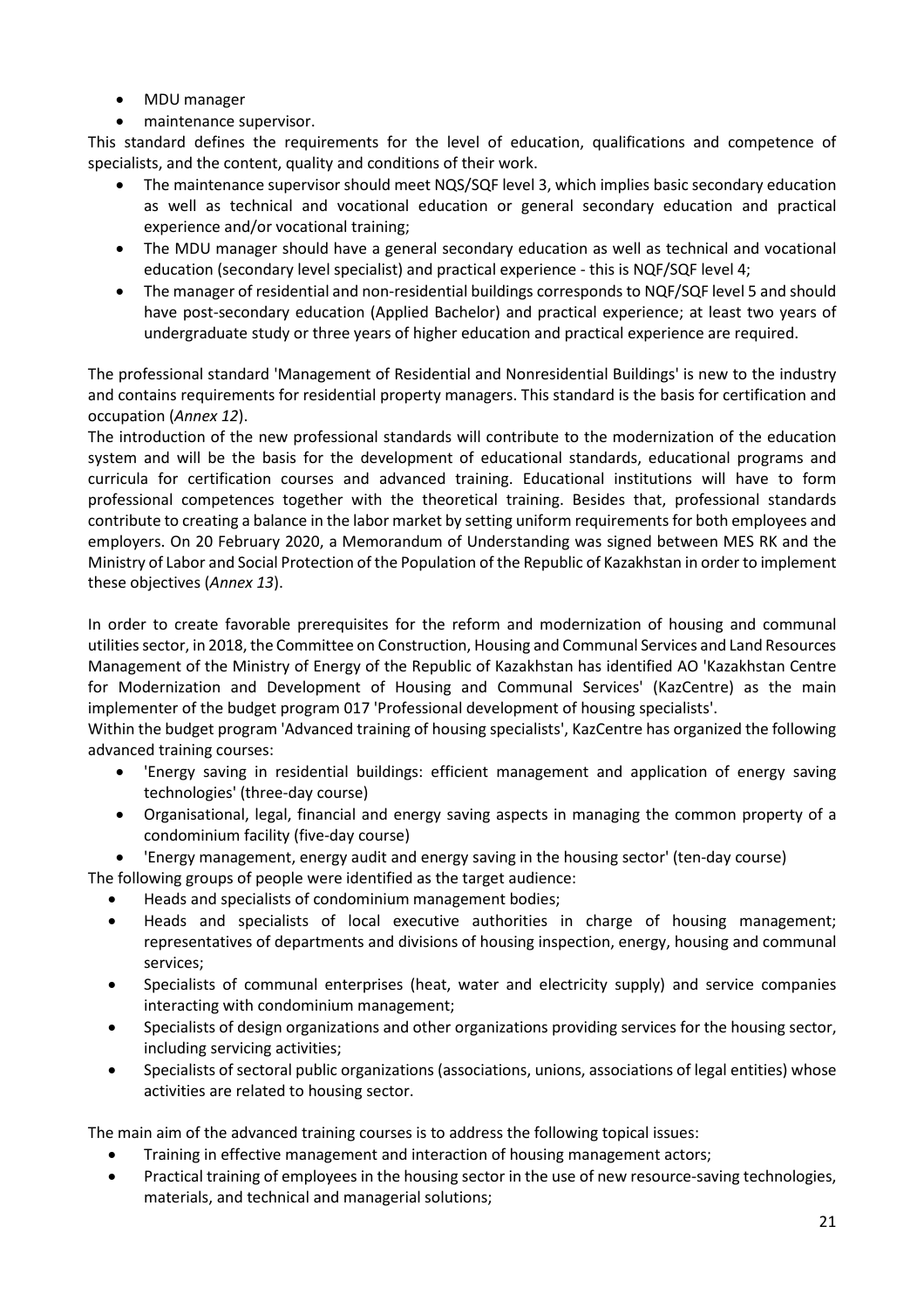Training of housing management staff in the use of new technical regulations and normative acts in the field of housing relations.

At present, training in professions and occupations in the sphere of housing and communal services is provided by 26 educational institutions of technical and vocational education, including 21 vocational lyceums and 5 colleges. The total number of trainees is 2 113, of whom 1 363 are on state-requisitioned places.

*In 2018, the qualification 'Condominium Facility Manager' was included in the Classifier of Vocational and Professional Post-Secondary Education, but this qualification was not included in the curriculum of colleges in the Republic in the academic year 2019-2020. Therefore, based on the professional standard 'Management of Residential and Nonresidential Buildings' developed in 2019, which includes the qualifications 'manager of residential and non-residential buildings'; 'MDU manager'; and 'maintenance supervisor', it is necessary to develop curricula and introduce them in colleges. This will make it possible to finally establish such necessary modern professions in Kazakhstan. Besides that, this will give a big boost to the development of the housing management market.* 

#### Conclusion:

The key issues in education and training are, above all, to obtain and improve sufficient professional qualifications, competitiveness in the labor market, compliance and international competitiveness. And in a market economy, only companies staffed with highly qualified personnel, promptly responding to ongoing changes in technical equipment and the emergence of new technologies can meet modern requirements. In this context, the system of training for housing and communal services needs to be updated and improved in some educational programs, systems and learning paths. In particular, the certification system is not developed in the republic; the activities for professional training and retraining of personnel in the field of housing and communal services have been implemented as one-off actions.

# IV. Initiating formal accreditation of the property manager training program/college grants

#### 1. The process of approving curricula and standards

**The Working Curriculum** is the main document developed on the basis of model curricula for technical and vocational education and post-secondary education in accordance with the Resolution of the Minister of Education and Science of the Republic of Kazakhstan of 31 October 2017 No 553 'On approval of model curricula and model education plans for technical and vocational education specialties'. The working curricula for specialties provide for the implementation of professional educational programs for the training of specialists with secondary vocational education.

**The Education Program (EP)** includes the following parts: a working curriculum, working programs of academic disciplines, curricula and subject plans, perspective plans, programs of training and internships, schedule of educational process, ensuring the implementation of appropriate educational technologies. The EP is focused on the implementation of competence-based approach to learning in accordance with the vision of the college and is aimed at the establishment and development of basic, professional and social competences in students. The content of the educational programs includes theoretical and practical training, practical and professional practice, as well as a defence of a diploma thesis (state examinations).

The EP covers disciplines that take into account employers' requirements as well as students' personal needs and individual capabilities. The EP should contain modules, disciplines, content of on-the-job training, choice of professional qualifications, which should be discussed with the employing partner (training customer); in our case it is the 'Shanyrak' Association.

According to the State Compulsory Standard for Technical and Vocational Education and Training of 31.10.2018. № 604, when developing and implementing working curricula and programs on the basis of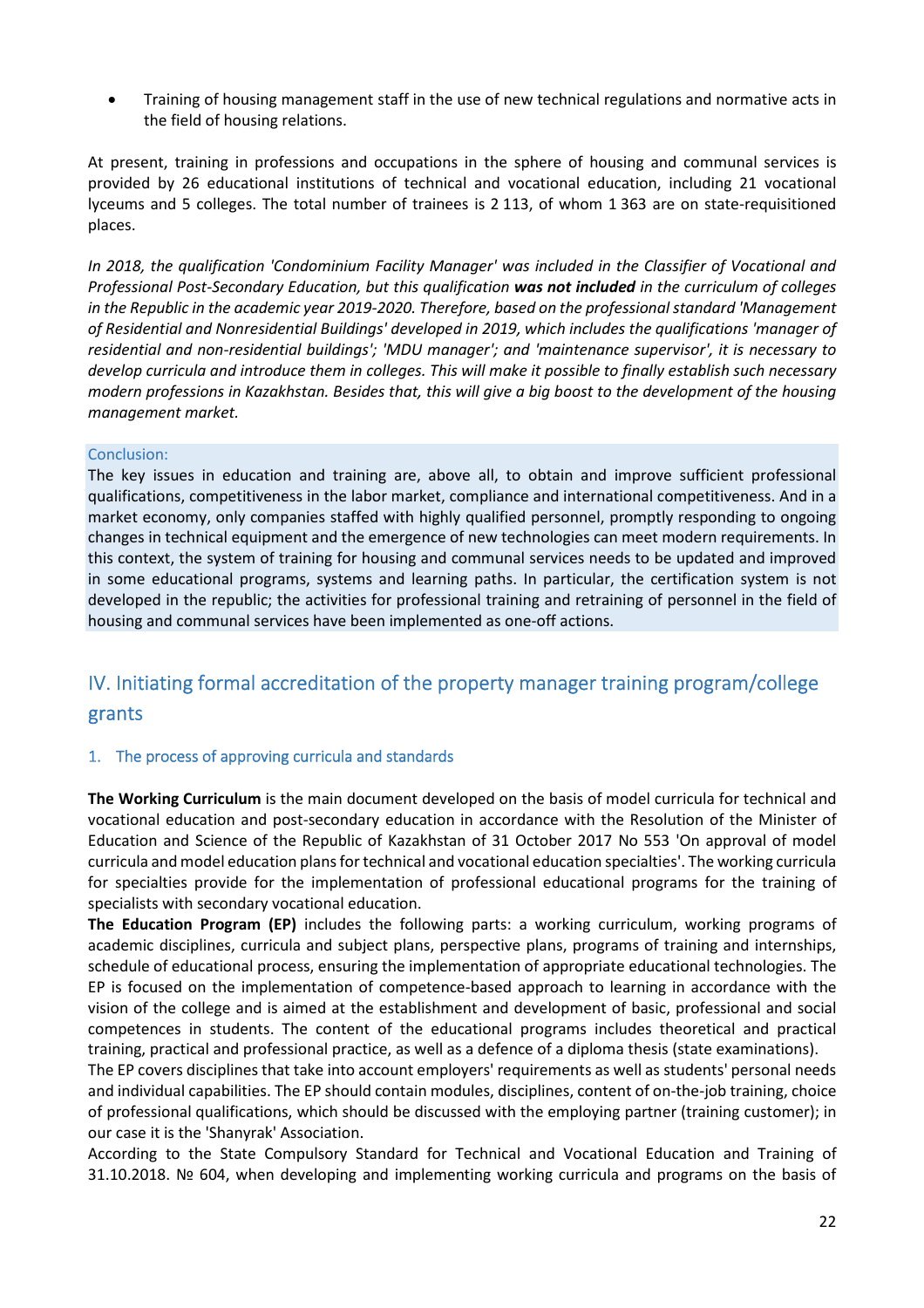model curricula and programs of technical and vocational education, the following actions shall be undertaken:

- 1. to change up to 50% of the amount of teaching time devoted to mastering the training material for cycles; up to 50% for each discipline and (or) module; and up to 60% (up to 80% in dual training) for onthe-job training and professional practice, while maintaining the total number of hours for compulsory training;
- 2. to change the content of curricula by up to 50% (up to 80% in case of dual training) for each discipline and on-the-job training, including disciplines integrated (included) in modules; and by up to 60% (up to 80% in case of dual training) for the professional module;
- 3. to introduce additional disciplines (professional modules) at the request of employers while maintaining the total number of hours for compulsory training;
- 4. to choose different learning technologies, forms, methods of organization and control of learning process;
- 5. to choose the forms, procedure and frequency of current control and interim certification of students.

#### **EP must be flexible and responsive to changes in innovative technologies in the industry market, so the State Compulsory Standard for Technical and Vocational Education and Training gives academic freedom in the content agreed with the employers' opinion!**

In accordance with the Standard, by Resolution No 604 of the Minister of Education and Science of the Republic of Kazakhstan of 31 October 2018, the development, approval and updating of educational programs (EPs) is carried out by the structural units under the supervision of the Deputy Director of the College for academic work. The opinion of internal and external stakeholders is taken into account by the developers in the process of drafting and approval of EPs.

On the basis of the model curricula and educational training programs for the specialty, a working curriculum is prepared.

#### **The procedure for developing, approving and updating curricula for specialties:**

- When developing the working curricula, it is necessary to be guided by the 'Methodological recommendations for the development of working curricula on the basis of updated model curricula and programs for the specialties of technical and vocational education', as well as 'Methodological recommendations for the development of working curricula within a module', provided by the nonprofit joint-stock company NAO 'Talap' ('Kasipkor Holding');
- Agreeing on the structure and content of the working curriculum for the *'MDU manager'* and the *'Maintenance Supervisor'* with the institutional partner; *in our case the client is* the 'Shanyrak' Association.
- Consideration of the working Study Plan (SP) for the specialty by the Methodological Council of the College and adoption of a protocol decision;
- Approval of the working Study Plan by the college Director in coordination with the industry enterprise; *in our case, it is the 'Shanyrak' Association*.

After approval and endorsement of the SP, the College should obtain a Licence from the Committee for Control in the Field of Education and Science of the Ministry of Education and Science of the Republic of Kazakhstan. *The Committee is the licensor for licensing activities in the field of education for the provision of general secondary education, as well as technical and vocational education within qualification based on the Resolution of the Government of the Republic of Kazakhstan No. 934 of 21 November 2015 'On the definition of licensing in the field of education'. The licensing procedure shall be carried out on the basis of the Resolution of the Minister of Education and Science of the Republic of Kazakhstan No. 391 of 17 June 2015 'On Approval of Qualification Requirements for Educational Activities and the List of Documents to Confirm Compliance with these Requirements'.* 

#### **The main criterion for the completion of the educational process is the assignment of a qualification.**

The process of assignment and confirmation of qualification is described in the regulations on the basis of the Resolution of the Minister of Education and Science of the Republic of Kazakhstan from March 18, 2008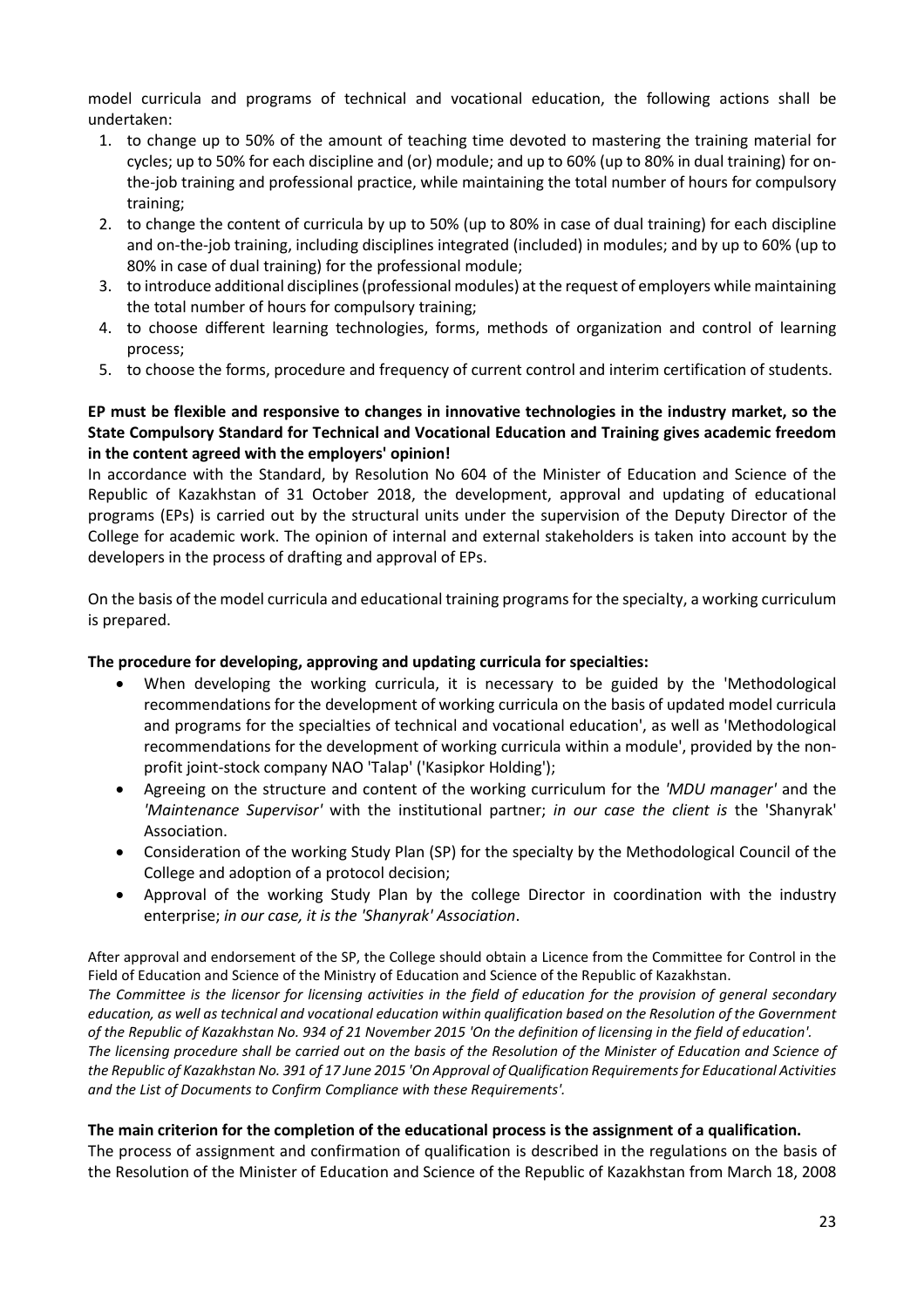Nº 125 'On approval of the Standard rules of the current control of progress, interim and final attestation of students'.

#### 2. Funding of vocational training places in colleges in the new specialty by the state

Financing of the state educational organizations shall be carried out at the expense of the republican and local budgets, on the basis of the norms of financing, approved by the Government of the Republic of Kazakhstan, determined per one student, for each type and sort of educational organizations. The 'Methodology of per capita normative financing of technical and professional post-secondary education' (official term) is developed for calculation of size of per capita normative financing. The calculations are carried out by AO 'Finance Centre', which fulfils the governmental tasks of providing financial support to citizens of Kazakhstan who wish to receive education and improving the living conditions of student youth.

#### **Mechanism for the placement of the state educational order:**

- To participate in the competition, the college submits the 'Competitive Documentation' for the provision of the public service 'Acceptance of documents for the competition for the placement of state educational order for training specialists with technical, vocational and post-secondary education';
- In Nur-Sultan Akimat, the Commission on placement of state educational order for training specialists with technical, vocational and post-secondary education is created;
- A meeting of members of the Commission on the formation of the state educational order in the technical and vocational education organizations of Nur-Sultan is held, which is attended by representatives of interested departments, public organizations, 'Nur Otan' political party, the Special Monitoring Group of the Anti-Corruption Strategy, the regional Chamber of Entrepreneurs, as well as Maslikhat deputies and heads of enterprises in the capital;
- During the meeting, members of the commission consider the compliance of potential participants to the requirements established by the Rules of placement of state educational order and allocate places on professions demanded in the labor market.
- The admission plan for 'Preparation of personnel with technical and vocational education under the state educational order for the academic years 2018-2022 ' is approved;
- Admission under the state educational order by profile of education (specialty) for each year is formed based on the analysis of labour market needs, expected graduation and gap(s); this document is approved by the Akimat;
- Commission on placement of state educational order for training specialists with technical and vocational post-secondary education distributes places among colleges by a protocol decision;

The college's financial activities are based on the principle of efficiency, transparency, separation of all types of budgets, i.e. local budget, national budget, and own funds; these activities take place in accordance with the legislation of the Republic of Kazakhstan and the approved Financing Plan. The college has an 'Accounting Policy' approved by the Director, which was developed in accordance with the Law of the Republic of Kazakhstan 'On Accounting and Financial Reporting', and IFRS (International Financial Reporting Standards). It discloses full, reliable information about the college's activities for internal and external users, and determines the financial sustainability of the college's economic activities. Planning of the college budget is carried out both for the short-term period, i.e. for the calendar year by preparing a budget request with a monthly plan of funding receipt by cost items, and for the long-term period, i.e. for 5 years, in accordance with the planned Development Plan. These documents are approved by the Nur-Sultan Education Department. The revenue part of the college budget consists of the following financial revenues: 1. State order (Local Budget and Republican Budget); 2. Paid educational services.

#### **Conclusion:**

The PROMHOUSE project requires an application to the Akimat of Nur-Sultan city for approval of the state educational order for staff training and a grant for the specialty (profession) 'MDU Manager' and 'Maintenance supervisor' in order to finance the project for the training of specialists in this new specialty.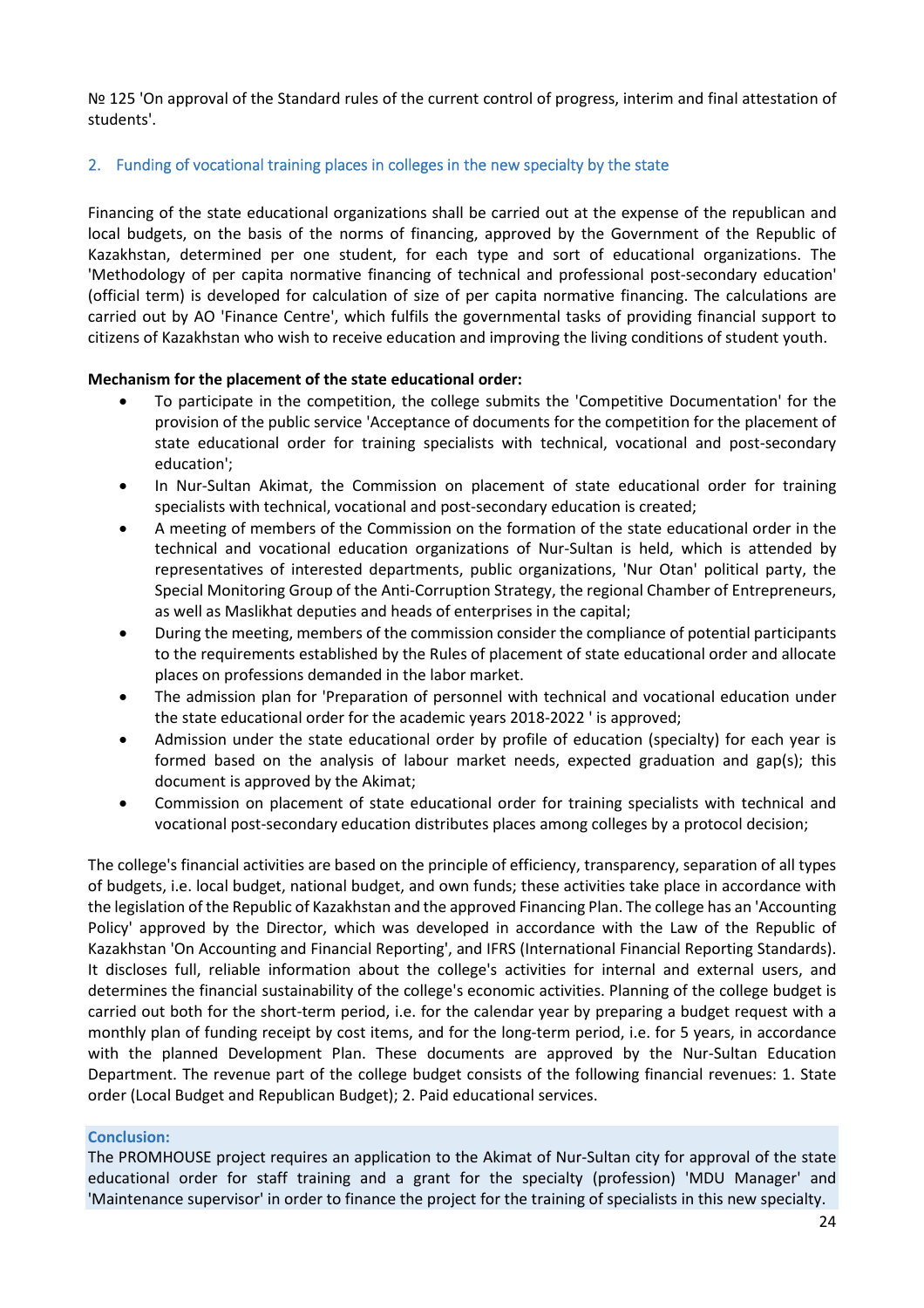## ANNEXES

the Russian-language document 'Analysis of the capacity of professional housing management in the economy of Kazakhstan' has the following annexes:

- 1. Number of Multi-Dwelling Units (MDU) (according to local executive bodies)
- 2. Multi-dwelling units by wall materials (according to the Committee on Statistics of the Ministry of National Economy of the Republic of Kazakhstan)
- 3. Overhauls in 2011-2015 within the framework of the Program for the Development of the Regions until 2020
- 4. Number of SFHs and MDUs by year of commissioning (according to the Committee on Statistics of the Ministry of National Economy of the Republic of Kazakhstan)
- 5. The total area of residential buildings, by wall materials and year of commissioning (thousand sq. m.)
- 6. Number of houses starts (according to the Committee on Statistics of the Ministry of National Economy of the Republic of Kazakhstan)
- 7. Association of individual entrepreneurs and legal entities 'Shanyrak Association of service and energy service management entities in the sphere of housing'
- 8. On approval of standard forms of contracts between the association of property owners or homeowners association with the MDU manager, management company or subjects of service activity
- 9. On approval of Qualification requirements for the MDU manager
- 10. On approval of the 'Nurly Zher' State Housing and Communal Development Program for 2020 2025
- 11. On approval of the State Regional Development Program until 2020
- 12. Professional standard 'Management of Residential and Nonresidential Buildings
- 13. MEMORANDUM on mutual cooperation between the Ministry of Labour and Social Protection of the Republic of Kazakhstan and the Ministry of Education and Science of the Republic of Kazakhstan
- 14. On amendments and additions in the Resolution of the Minister of Education and Science of the Republic of Kazakhstan of October 31, 2017 № 553 'On approval of model curricula and model study plans for specialties of technical and vocational education'.
- 15. On approval of model curricula and model study plans for specialties of technical and vocational education
- 16. On approval of state obligatory standards for all levels of education
- 17. Methodical recommendations for development of working curricula on the basis of updated model curricula and programs for technical and vocational specialties.
- 18. Resolution of the Government of the Republic of Kazakhstan of 13 November 2018, No. 746 'On approval of the Yenbek State program for the development of productive employment and mass entrepreneurship for 2017-2021'
- 19. Standard curriculum for technical and vocational education on speciality 'Construction and operation of buildings and structures'
- 20. On approval of the state educational order for technical and vocational post-secondary education for the academic years 2018-2022
- 21. Resolution of the Government of the Republic of Kazakhstan of 13 November 2018, No. 746 'On approval of the Yenbek State program for the development of productive employment and mass entrepreneurship for 2017-2021'